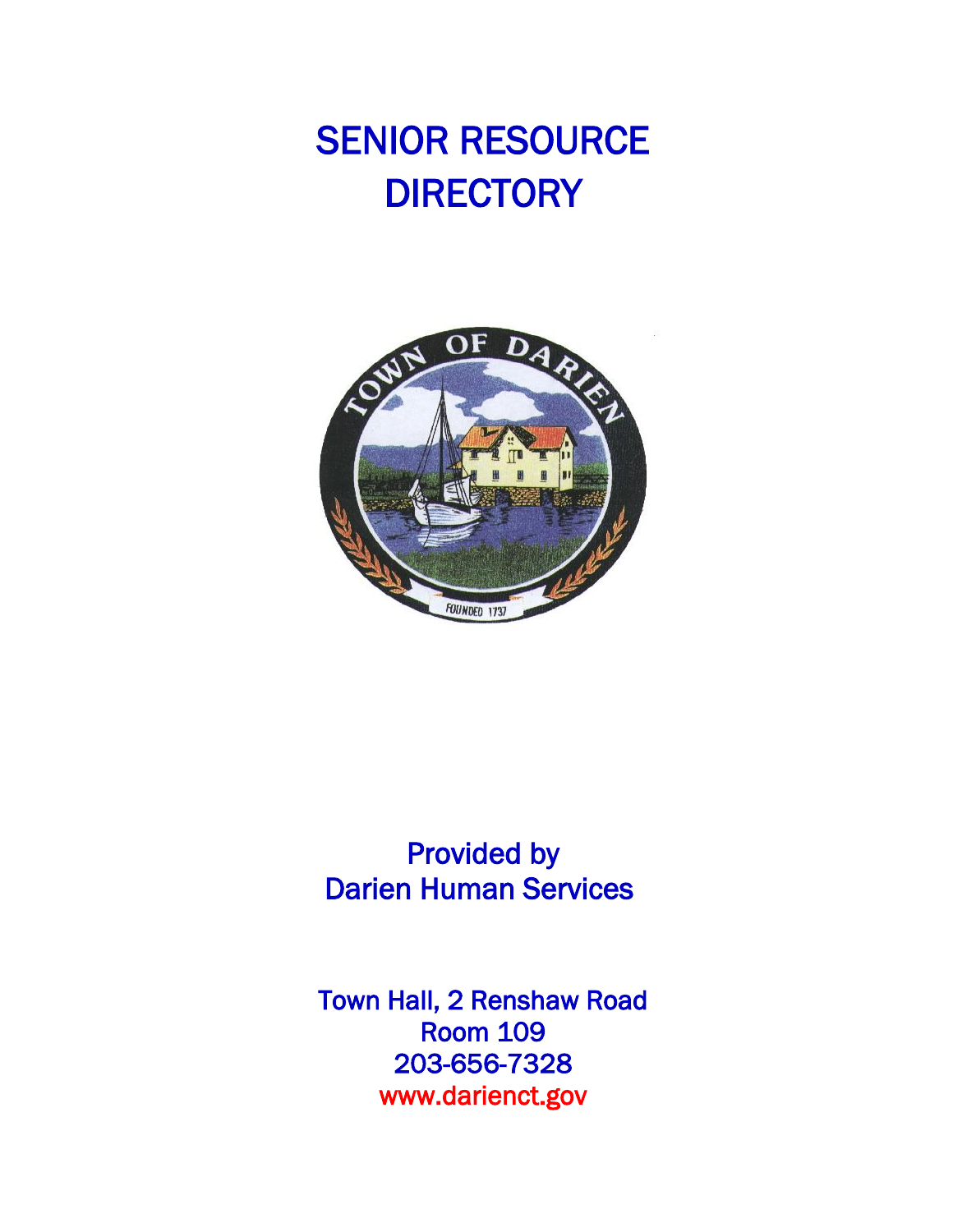#### DARIEN HUMAN SERVICES STAFF

Darien Town Hall, Room 109 Office Hours: Mon. through Fri. 8:30 am to 4:30 pm 203-656-7328

> Ali Ramsteck, LCSW, Director (203) 656-7494 aramsteck@darienct.gov

> > Cynthia Hall, LMSW Case Manager (203) 656-7373 chall@darienct.gov

Michelle Varrone, Office Administrator (203) 656-7328 mvarrone@darienct.gov

Joan Davey, Program Assistant 203-656-7329 jdavey@darienct.gov

Diane Barston, Program Assistant 203-656-7329 [dbarston@darienct.gov](mailto:dbarston@darienct.gov)

After hours and home visits can be made by appointment. All services are free and confidential.

#### **Disclaimer**

This directory is presented as a resource for Darien seniors and their families. Unintended and unavoidable omissions are likely to occur. We have endeavored to print accurate information and do not assume liability to any party for damage by errors, omissions or any other inconsistency herein.

Inclusion in this directory does not imply endorsement or recommendation of an agency.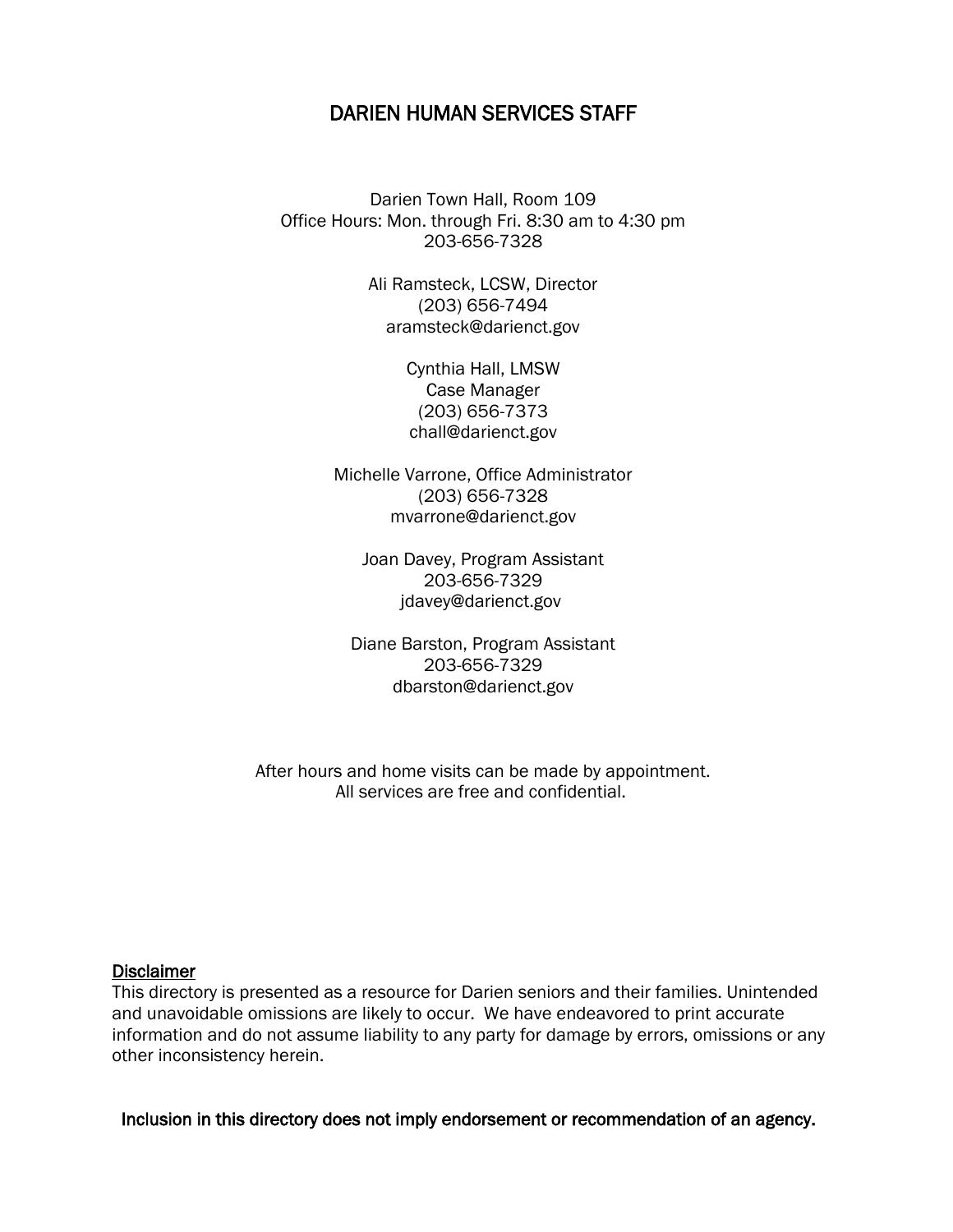## **TABLE OF CONTENTS**

| Adult Day Care & Respite Programs                            | 13             |
|--------------------------------------------------------------|----------------|
| Advocacy                                                     | $\mathbf{1}$   |
| <b>Assisted Living</b>                                       | 18, 19         |
| <b>Continuing Care Communities</b>                           | 21             |
| Convalescent/Nursing Homes/Short-term Rehabilitation/Respite | 16, 17         |
| Counseling/Mental Health/ Support Services                   | 9, 10, 11      |
| <b>Financial Services/Benefit Programs</b>                   | 5, 6           |
| <b>Geriatric Assessment</b>                                  | 8              |
| Health/Medical/Dental Services                               | 27, 28         |
| <b>Homecare Medical Supplies</b>                             | 20             |
| <b>Hospice Care</b>                                          | 20             |
| <b>House Cleaning Services</b>                               | 18             |
| <b>Information &amp; Assistance</b>                          | 2, 3, 4        |
| Independent Living/Subsidized Housing                        | 22             |
| Legal Information & Services                                 | 24             |
| Meals/Groceries                                              | 28             |
| Nursing/Homemaker/ Homecare Services                         | 15, 16         |
| People With Special Needs                                    | 23             |
| Recreation/Fitness/Education                                 | 30, 31, 32     |
| <b>Telephone/Community Response</b>                          | 12             |
| Transportation                                               | 25, 26         |
| <b>Veterans Services</b>                                     | 7              |
| <b>Volunteer Opportunities</b>                               | 32, 33         |
| Index                                                        | 34, 35, 36, 37 |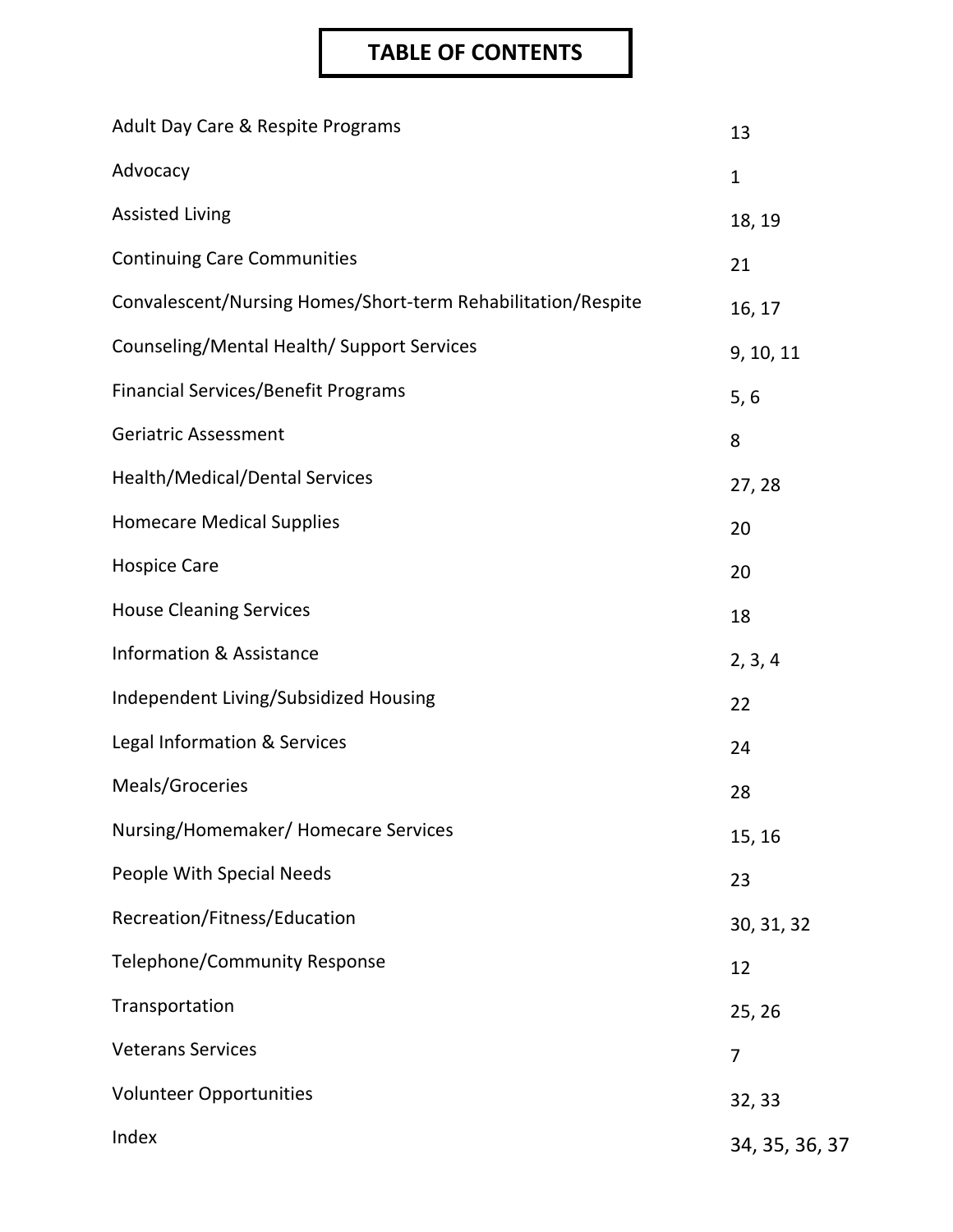**ADVOCACY** 1 1

#### **MUNICIPAL AGENT FOR THE ELDERLY**

Ali Ramsteck, Director **203-656-7328** Human Services, Town Hall Room 109 2 Renshaw Rd. Darien 06820

Connecticut Statutes mandate that a Municipal Agent be appointed for each of the 169 towns in Connecticut. Municipal Agents (MAs) provide information regarding the available community resources and make referrals to the appropriate agencies. The MA serves as a liaison with the State Commission on Aging.

#### **www.darienct.gov**

| <b>CENTER FOR MEDICARE ADVOCACY, INC</b>                                               |            | 860-456-7790 |
|----------------------------------------------------------------------------------------|------------|--------------|
| P.O. Box 350, Willimantic CT 06226                                                     | Conn. Only | 800-262-4414 |
| This is a national non-profit, non-partisan organization providing legal assistance to |            |              |
| older adults and persons with disabilities and representation on Medicare issues.      |            |              |
| www.medicareadvocacy.org                                                               |            |              |
|                                                                                        |            |              |
| <b>DRATECTION &amp; ADVOCACY FOR REQDLE WITH DICARLITIES</b>                           |            | OOO OJA 7303 |

| <b>PROTECTION &amp; ADVOCACY FOR PEOPLE WITH DISABILITIES</b> | 800-842-7303 |
|---------------------------------------------------------------|--------------|
| 60-B. Weston St., Hartford CT 06120                           | (TTY)        |
| www.state.ct.us/opapd                                         |              |

#### **PROTECTIVE SERVICES FOR THE ELDERLY 888-385-4225**

55 Farmington Ave Hartford, CT 06105 Investigates reports of abuse (mental, emotional and financial), neglect, abandonment, and exploitation of persons 60 years or older and takes corrective action when necessary. **After Hours ONLY Elder Abuse Emergencies call:** In State - **Infoline 211** Out of State – **Infoline 800-203-1234**

**www.ct.gov/agingservices**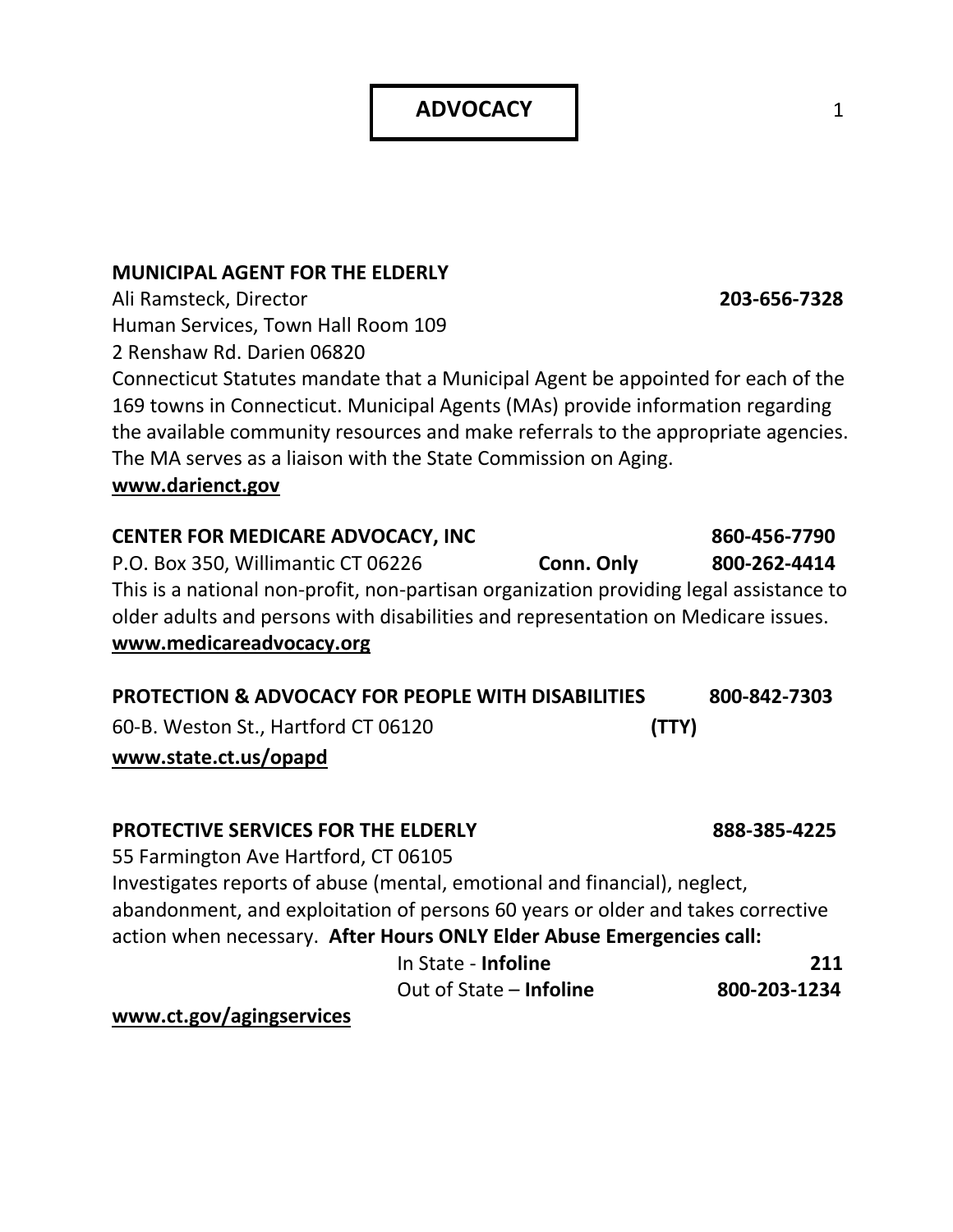#### **INFOLINE 211 Calling outside of CT 1-800-203-1234**

24 hours, 7 days. A centralized, free source of information on human services, including crisis and suicide emergencies**.** 

#### **www.infoline.org**

#### **DARIEN HUMAN SERVICES 203-656-7328**

Town Hall, Room 109

2 Renshaw Rd., Darien 06820

Offers a variety of services and support to Darien residents. The staff has a wide range of experience and training in the area of Human Services. If necessary, appointments outside of normal office hours can be made. Services include:

- Counseling, support, and outreach
- CHOICES trained counselor for Medicare information
- Municipal Agent for the Elderly
- Senior Resource Directory
- Reassurance call to elderly or disabled during severe weather or town emergencies
- Darien veterans' service contact person
- Loan Closet **–** Short-term loan of wheelchairs, canes, walkers, and crutches
- Financial assistance
- Energy assistance
- Renters Rebate
- Long-term planning for housing and health care
- Holiday and Back-to-School programs
- Household Supply Closet available to low income vetted Darien residents
- Resource Library with resources on Human Services and Health matters

### **www.darienct.gov**

### **CONNECT WITH DSS Technical Support Helpline 877-874-1612** "Am I Eligible?" Go online and find out what State Dept. of Social Services benefits you may be eligible to receive or set up an account to keep track of your benefits**. [www.connect.ct.gov](http://www.connect.ct.gov/)**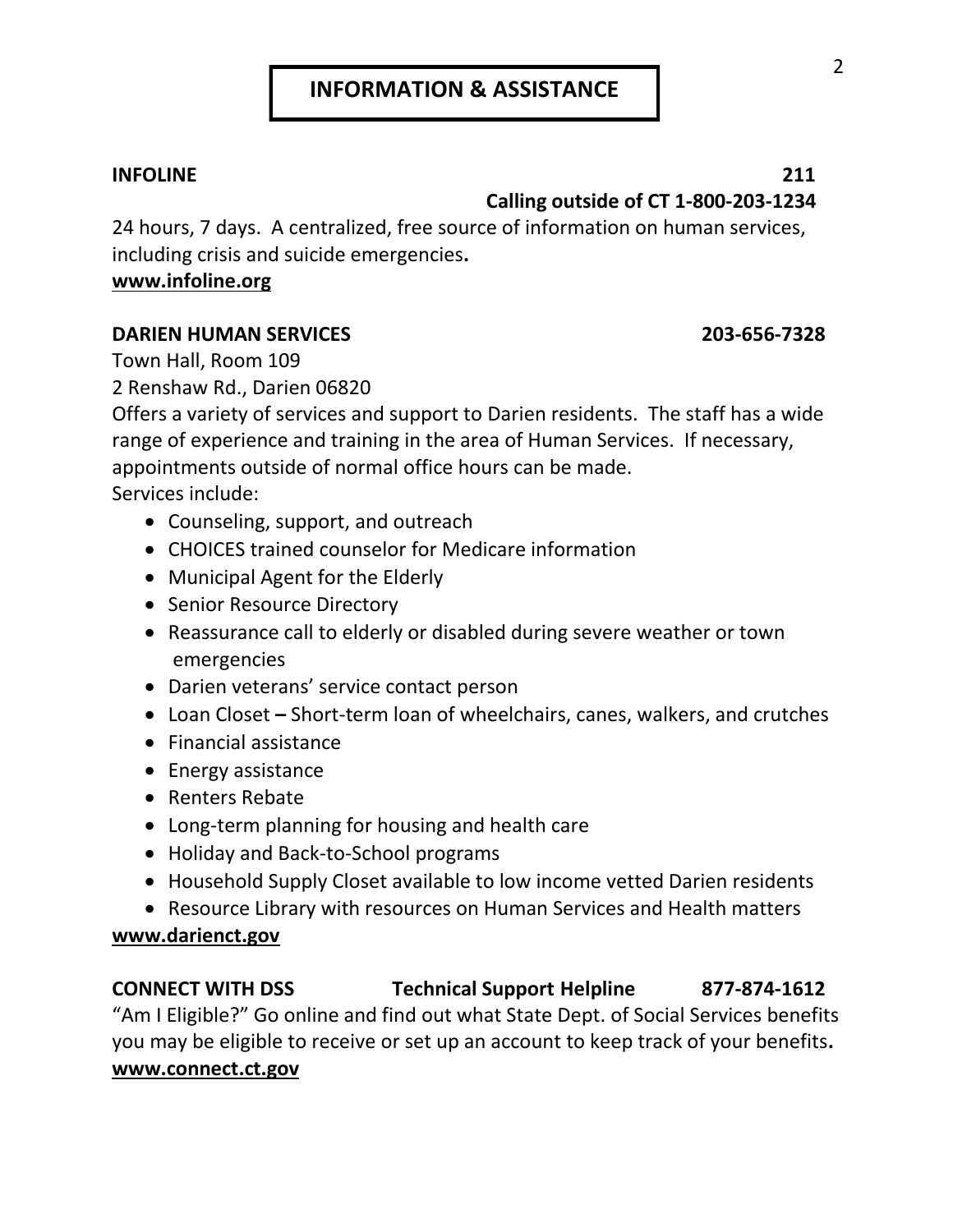### **INFORMATION & ASSISTANCE**

### **AT HOME IN DARIEN 203-655-2227**

Town Hall**,** 2 Renshaw Rd., Darien 06820

A non-profit organization that helps Darien seniors live independently, comfortably and with dignity in their own home for as long as possible. Services include:

- Information and referral to assistance in the community
- Vetted services referral to home care professionals and property and home maintenance services
- Free senior transportation by town car or wheelchair accessible van
- Friendly visitors, shoppers, callers, drivers and helpers
- Social, educational and wellness programs
- Half-price taxi vouchers

### **www.athomeindarien.org**

#### **THE CENTER FOR ELDER ABUSE 203-396-1097**

4200 Park Ave, Bridgeport CT 06604 The Center provides counseling and emergency shelter. **www.jseniors.org/services/advocacy-education**

| <b>CENTER FOR SEXUAL ASSAULT &amp; CRISIS COUNSELING</b> |                |              |
|----------------------------------------------------------|----------------|--------------|
| <b>AND EDUCATION</b>                                     |                | 203-348-9346 |
| 733 Summer St., Ste. 503, Stamford, 06901                | <b>Hotline</b> | 203-329-2929 |
| www.thecenter-ct.org                                     |                |              |

### **CHOICES (Free Health Insurance Counseling) 203-656-7328**

Darien Human Services Town Hall, Room 109 2 Renshaw Rd. Darien 06820

Helps seniors make informed health insurance decisions regarding Medicare Part D, Medigap, Medicare Advantage, Medicare Savings Program, Medicaid **www.darienct.gov**

| <b>DOMESTIC VIOLENCE CRISIS CENTER</b>      |                        | 203-853-0418 |
|---------------------------------------------|------------------------|--------------|
| Confidential services for victims           | <b>24 Hour Hotline</b> | 888-774-2900 |
| 777 Summer St. Suite 400 Stamford, CT 06901 |                        |              |
| www.dvccot.org                              |                        |              |

### **ELDERCARE LOCATER 800-677-1116**

A public service of the U.S. Administration on Aging with referrals to services for older adults and their families.

#### **www.eldercare.gov**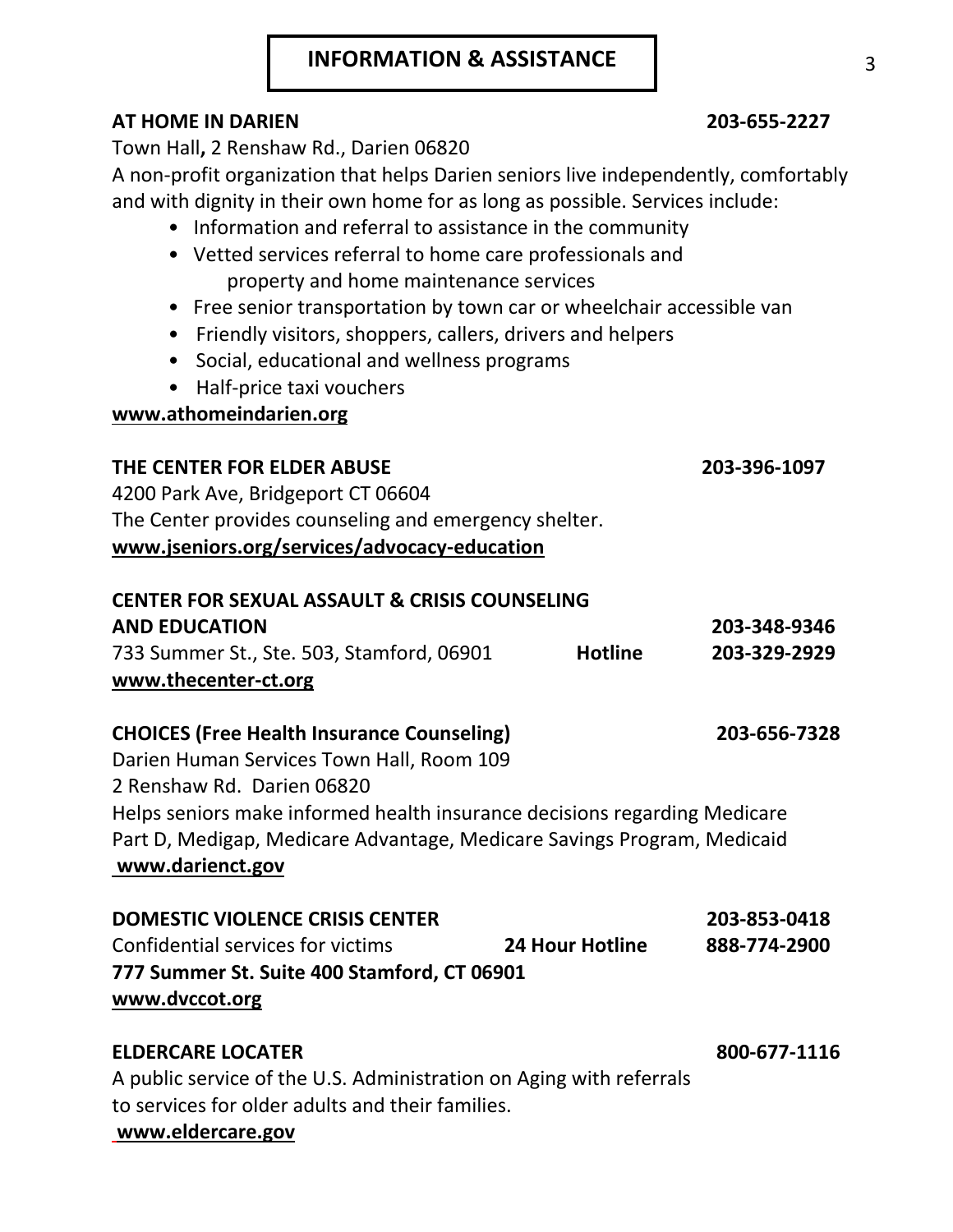### **INFORMATION & ASSISTANCE**

#### **INCOME TAX PREPARATION**

Darien Library, 1441 Post Rd. Darien 06820, **203-656-1234** New Canaan Library, 151 Main St., New Canaan 06840 **203-594-5003** February-April – Call for appointment IRS-certified volunteers available to provide free basic income tax return preparation with electronic filing. **www.darienlibrary.org www.newcanaanlibrary.org**

#### **MEDICARE 800-633-4227**

**[www.medicare.gov](http://www.medicare.gov/)**

#### **NATIONAL COUNCIL ON AGING/BenefitsCheckUp 571-527-3900**

251 18th St. Ste. 500, Arlington, VA 22202 BenefitsCheckUp helps identify benefits and programs that seniors may be eligible for. Apply online or print an application form. **www.benefitscheckup.org**

#### **PHOTO IDENTIFICATION CARD 800-842-8222**

**I**.D. cards for adults without drivers' licenses. CT Department of Motor Vehicles **[www.dmv.org/ct-connecticut](http://www.dmv.org/ct-connecticut)**

### **SILVER SOURCE (formerly Senior Services of Stamford) 203-324-6584**

2009 Summer St. Suite 301, Stamford 06905 Provides direct services and financial assistance. Helps seniors navigate an immediate crisis, manage short-term issues and assist with planning for longerterm life transitions.

**www.silversource.org**

#### **SOCIAL SECURITY 800-772-1213 www.ssa.gov**

### **SOUTHWESTERN CONN. AGENCY ON AGING (SWCAA) 800-994-9422**

1000 Lafayette Blvd., Bridgeport 06604 9th floor

Regional information and assistance on aging issues, services and home care for seniors. Senior housing Assistance. **CHOICES** health insurance counseling for options on supplementing Medicare.

#### **www.swcaa.org**

th floor **203-333-9288**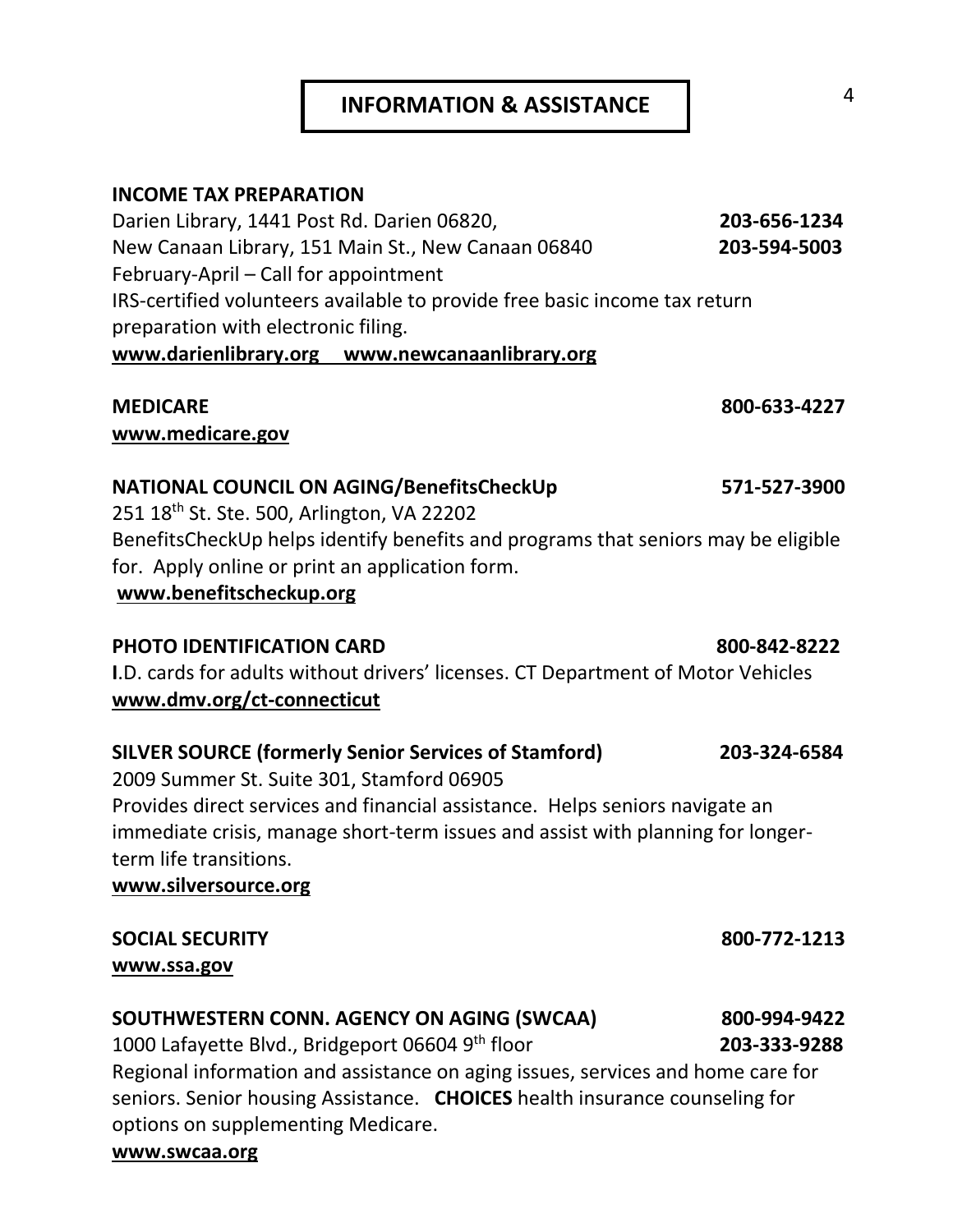## **FINANCIAL SERVICES/BENEFIT PROGRAMS** 5

#### **FUEL & UTILITY ASSISTANCE 203-656-7328**

#### **(EAP, Operation Fuel, Darien Fuel Bank)**

Darien Human Services, Town Hall, Room 109

2 Renshaw Rd. Darien 06820

Assistance varies for homeowners and renters depending on income, assets and family size. Payments are made directly to vendors. Call for information on eligibility.

#### **www.darienct.gov**

#### **TAX RELIEF FOR THE ELDERLY OR DISABLED 203-656-7310**

Tax Assessor, Town Hall, Darien, Room 102 2 Renshaw Rd. Darien 06820 A State program for eligible Darien homeowners for reduction in property taxes. Tax Deferral Program for the Elderly or Disabled. **www.darienct.gov**

#### **PERSON-TO-PERSON 203-655-0048**

1864 Post Road, Darien 06820 Provides limited financial assistance for rent, utilities, medical expenses, and security deposit. Person-to-Person also has a food pantry and clothing center for clients with a referral from Darien Human Services.

#### **www.p2phelps.org**

#### **SOCIAL SECURITY 800-772-1213**

2 Landmark Square, Stamford 06901 **866-770-1881** Information on Social Security, Medicare and Supplemental Security Income, and Disability Assistance. Call for an appointment. **www.socialsecurity.gov**

### **STATE SUPPLEMENT FOR THE AGED 855-626-6632**

State Dept. of Social Services **860-424-5274** 1642 Bedford St., Stamford 06905 Financial assistance for eligible low income elderly residents. **www.connect.ct.gov**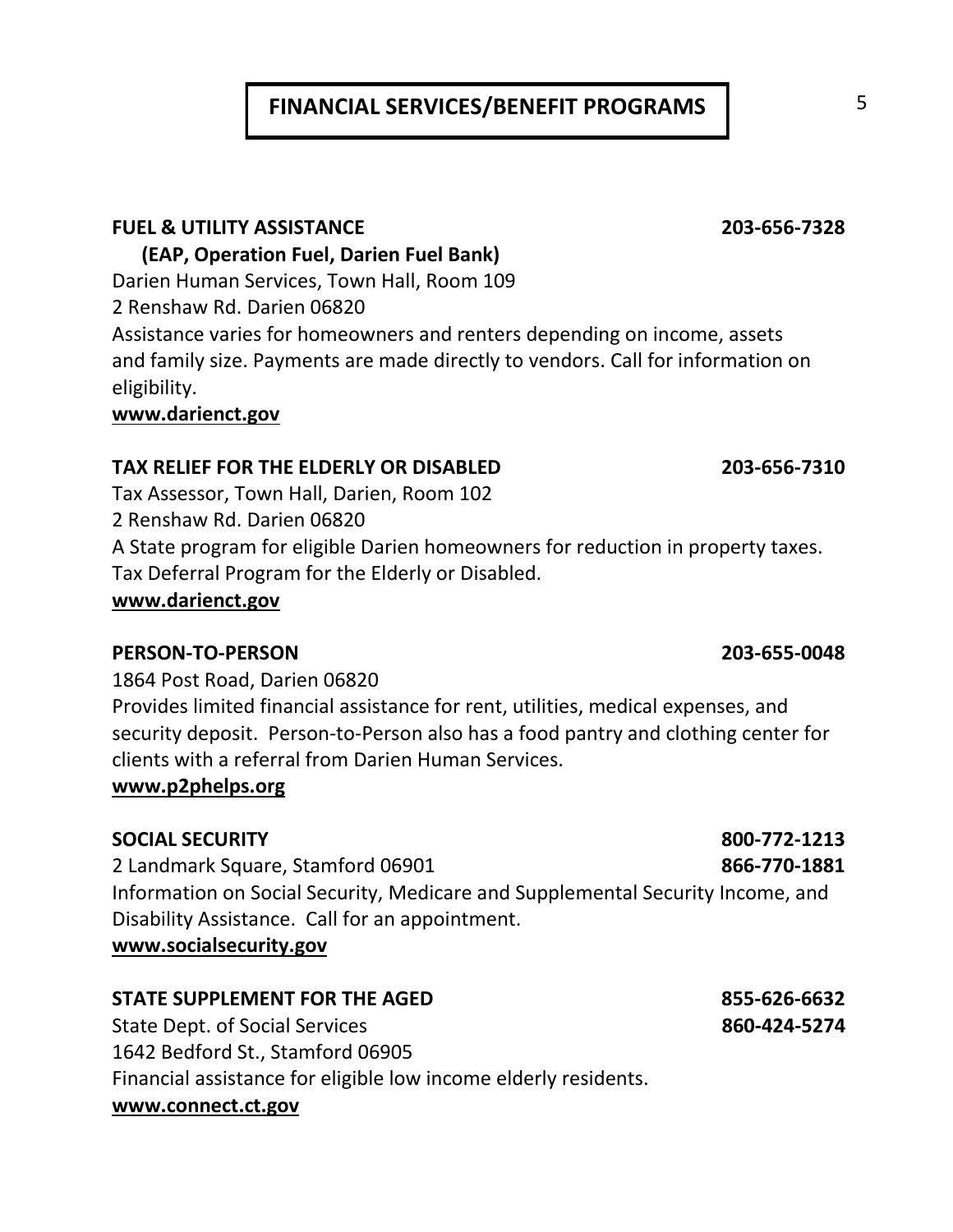### **FINANCIAL SERVICES/BENEFIT PROGRAMS**

#### **CONN. HOME CARE FOR ELDERS (CHCPE) 860-424-4904**

CHCPE is a client-centered home care program alternative to nursing home care. CHCPE is administered by SWCAA through the Care Management Department. Services are funded through the State Department of Social Services (DSS) and Medicaid. Final eligibility is determined by DSS based on income and assets. **www.ct.gov/dss/chcpe**

1642 Bedford St., Stamford 06905 **800-859-9889** CT resident adults who are blind or who have another disability may qualify for coverage under HUSKY C. (Formerly known as Medicaid for the Aged/Blind/Disabled or Title 19.) **www.huskyhealthct.org**

#### **MONEY MANAGEMENT INTERNATIONAL 866-226-0278**

Non-profit community service offers financial counseling and debt management**. www.moneymanagement.org**

#### **SNAP (Supplemental Nutrition Assistance Prog.) 203-251-9300**

State Dept. of Social Services, 1642 Bedford St., Stamford 06905 **888-626-6632** A nutrition program to assist elderly, disabled and low-income residents purchase food. Income limits apply. No asset limits for seniors. **www.ct.gov/dss/cwp/view**



#### 6

## **HUSKY C 203-251-9300**

 **800-445-5394**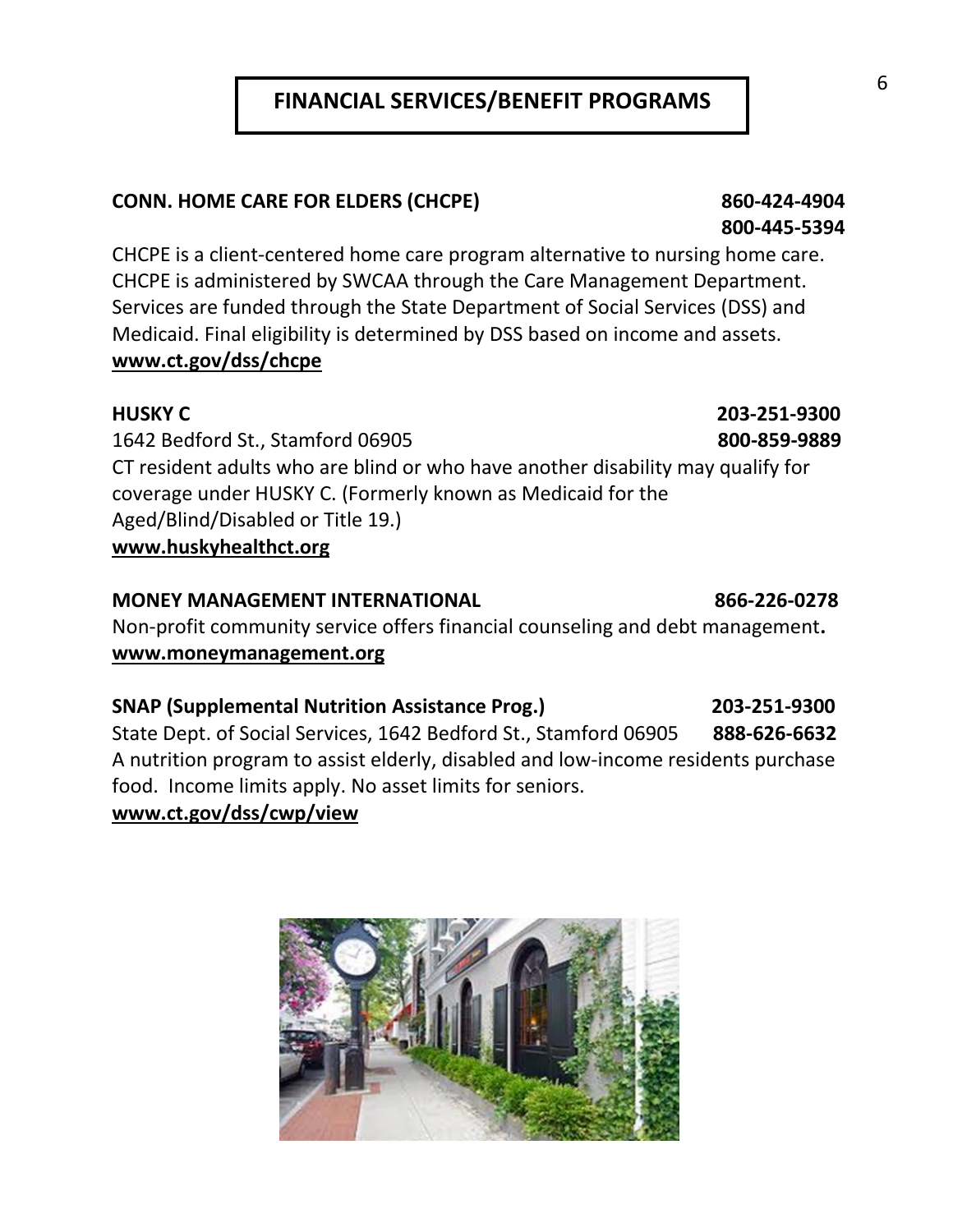### **VETERANS SERVICES**

| <b>CONN. DEPT. OF VETERANS AFFAIRS</b>                                                     | 860-616-3600 |
|--------------------------------------------------------------------------------------------|--------------|
| 287 West St., Rocky Hill 06067                                                             |              |
| Provides help with benefits and other issues affecting veterans.                           |              |
| www.ct.gov/ctv                                                                             |              |
| <b>CONN. DEPT. OF VETERANS AFFAIRS-MEDICAL CENTER</b>                                      | 203-932-5711 |
| 950 Campbell Ave., West Haven 06516                                                        |              |
| Inpatient and Outpatient Care. May provide financial assistance for prescription<br>drugs. |              |
| www.connecticut.va.gov                                                                     |              |
| <b>DARIEN VETERANS' SERVICE CONTACT PERSON</b>                                             | 203-656-7328 |
| Ali Ramsteck, Director Darien Human Services                                               |              |
| Town Hall, 2 Renshaw Rd., Darien 06820                                                     |              |
| Serves as a liaison with federal, state and local agencies that serve veterans.            |              |
| Provides information, referral and support and helps veterans or their dependents          |              |
| secure the services and benefits they may be entitled to.                                  |              |
| www.darienct.gov                                                                           |              |
| SOLDIERS, SAILORS, MARINES FUND - Main Office                                              | 800-491-4941 |
| 864 Wethersfield Ave., Hartford 06114                                                      | 860-296-0719 |
| Temporary assistance for veterans and their families                                       |              |
| www.ct.gov/ssmf                                                                            |              |
| UNITED STATES DEPT. OF VETERANS AFFAIRS/BENEFITS                                           | 800-827-1000 |
| www.benefits.va.gov/benefits                                                               |              |
|                                                                                            |              |
| <b>VETERANS OF FOREIGN WARS (VFW) POST 6933</b>                                            | 203-655-8552 |
| 205 Noroton Ave., Darien 06820                                                             |              |
| www.darienvfw.org                                                                          |              |
| <b>VETERANS CRISIS LINE</b>                                                                | 800-273-8255 |
| www.veteranscrisisline.net                                                                 |              |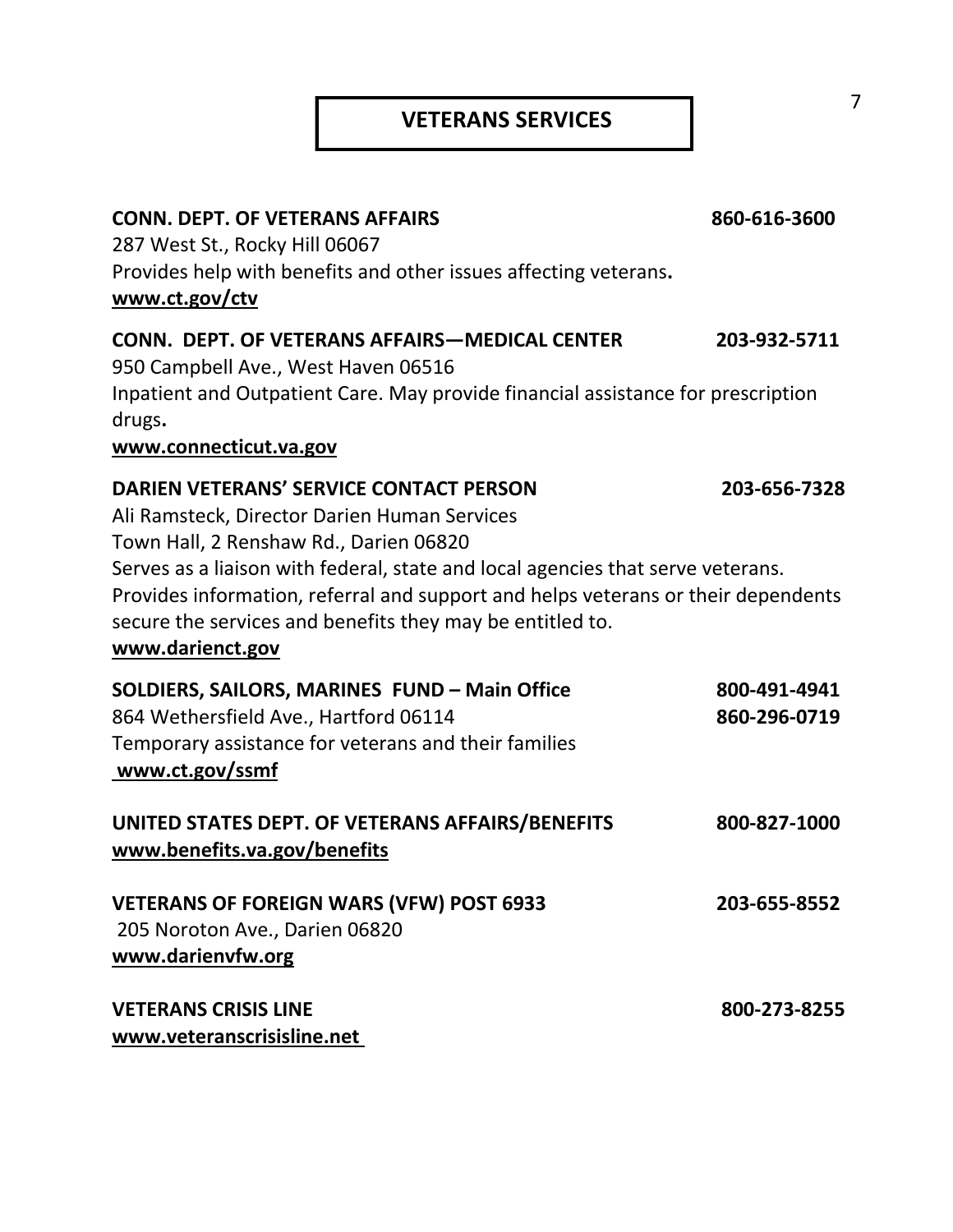### **GERIATRIC ASSESSMENT**

*A geriatric assessment is a comprehensive evaluation of an older adult's physical, mental and emotional state and is designed to improve quality of life and reduce the need for premature institutionalization*.

| DOROTHY ADLER GERIATRIC ASSESSMENT CENTER<br><b>Yale New Haven Hospital</b>                                          | 203-688-6361 |
|----------------------------------------------------------------------------------------------------------------------|--------------|
| 874 Howard Ave., New Haven 06519<br>www.ynhh.org/services/agi                                                        |              |
| <b>BROWN GERIATRIC EVALUATION CLINIC</b><br>Waveny Care Center, 3 Farm Rd., New Canaan 06840<br>www.waveny.org       | 203-594-5311 |
| <b>BURKE REHABILITATION MEMORY EVALUATION CENTER</b><br>785 Mamaroneck Ave., White Plains, NY 10605<br>www.burke.org | 914-597-2307 |

**CENTER FOR HEALTHY AGING GREENWICH HOSPITAL 203-863-4373** 5 Perryridge Rd., Greenwich 06830 **[www.greenhosp.org](http://www.greenhosp.org/)**

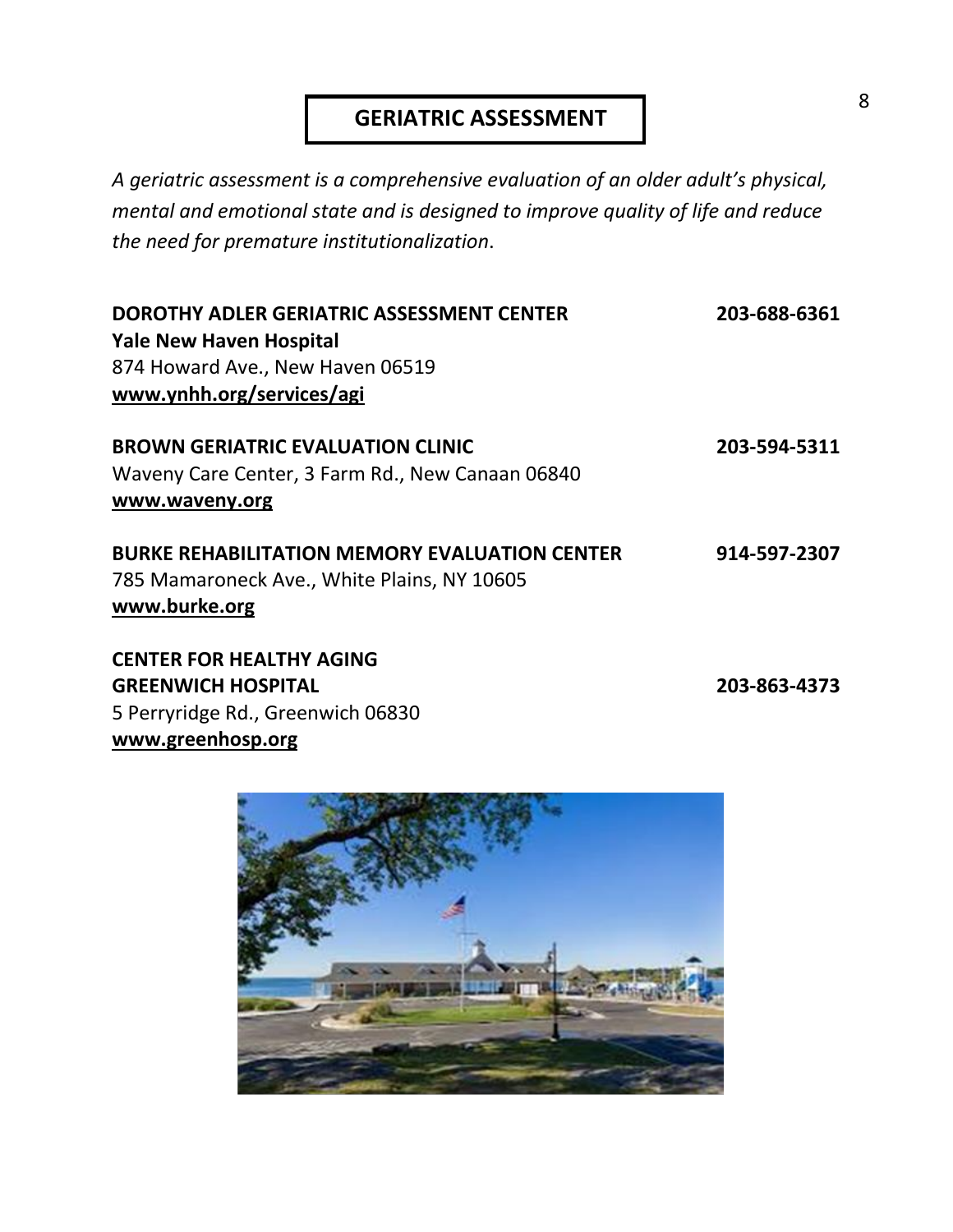### **COUNSELING/MENTAL HEALTH/SUPPORT SERVICES** 9

#### **ALCOHOLICS ANONYMOUS 866-783-7712**

12-step program to help deal with drinking problems. Call for local meetings. **[www.ct-aa.org](http://www.ct-aa.org/)**

#### **DARIEN HUMAN SERVICES 203- 656-7328**

2 Renshaw Rd., Darien 06820 Initial assessment and referral for services **www.darienct.gov**

#### **DUBOIS CENTER 203- 388-1600**

780 Summer St., Stamford 06905 **Crisis line 800-586-9903** Wide range of mental health services including crisis, individual and group counseling. The Department's prevention services serve all Connecticut citizens, but are mandated to serve adults over 18 years of age with psychiatric or substance abuse disorders (or both) who lack the financial means to obtain such services on their own.

#### **www.ct.gov/dmhas**

**www.positivedirections.org**

#### **GAMBLING – Problem Gambling Treatment & Support LIBERATION PROGRAMS (LMG) 203-851-2077**

129 Glover Ave., Norwalk 06580 Liberation Programs, Inc. is a non-profit community-based organization. Counselors are available to help older adults constructively address the problematic use of substances including alcohol, drugs and prescription medications. **www.liberationprograms.org**

| <b>NORWALK HOSPITAL PSYCHIATRIC CLINIC</b> | 203-852-2988 |
|--------------------------------------------|--------------|
| 34 Maple St., Norwalk 06856                | 866-642-9355 |
| Consultation, evaluation and treatment     |              |
| www.norwalkhospital.org                    |              |
| <b>Positive Directions</b>                 | 203-227-7644 |
| 90 Post Rd. West, Westport 06880           |              |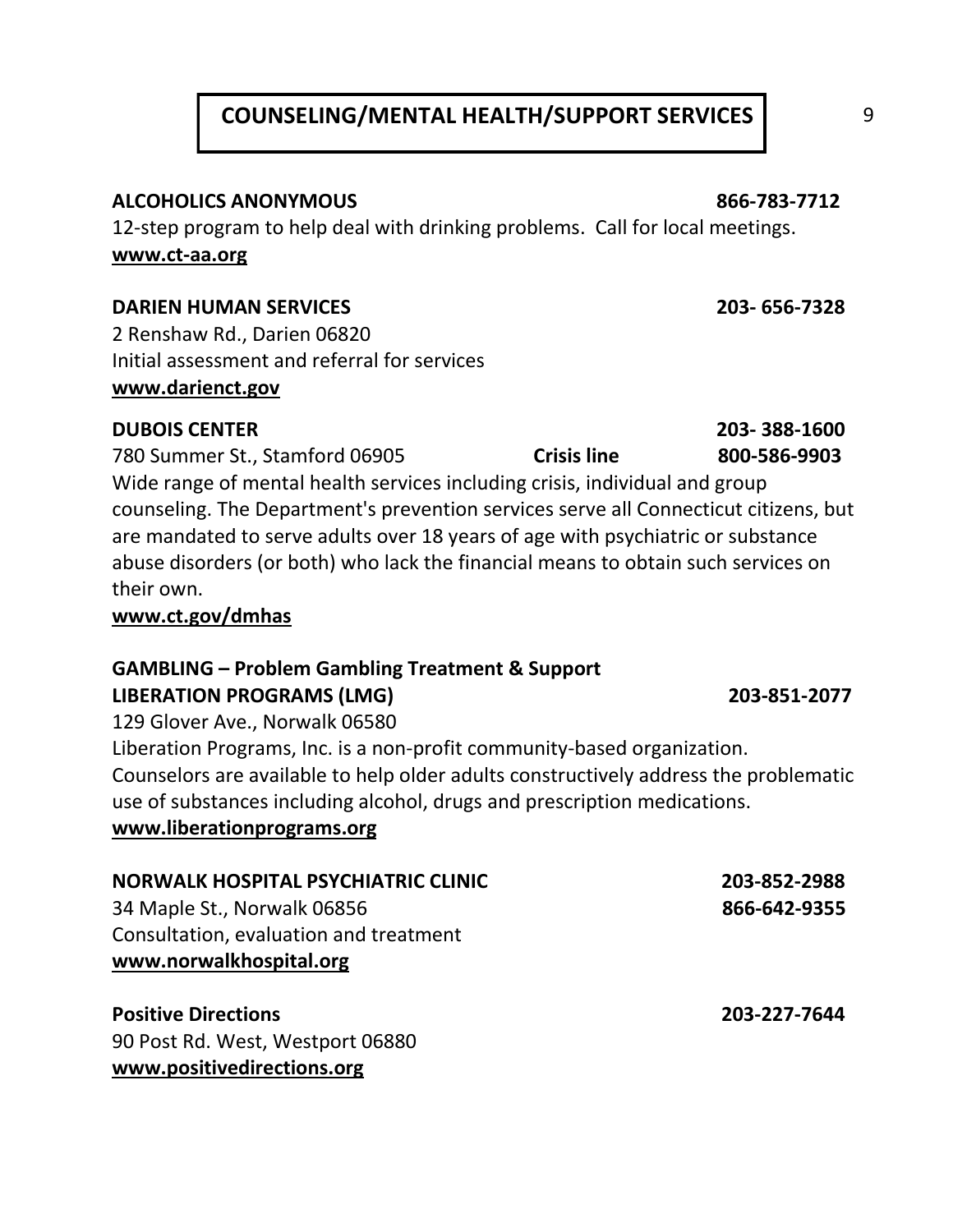## **COUNSELING/MENTAL HEALTH/SUPPORT SERVICES** 10

| <b>CATHOLIC CHARITIES</b><br>1 Park St. #3, Norwalk 06851<br>Caregivers support group and professional counseling services<br>www.ccfairfield.org                                                                       | 203-750-9711 |
|-------------------------------------------------------------------------------------------------------------------------------------------------------------------------------------------------------------------------|--------------|
| <b>CENTER FOR HOPE - A Program of Family Centers, Inc.</b><br>590 Post Rd., Darien 06820<br>Counseling and support groups with special expertise on the impact of illness<br>and loss<br>www.centerforhope.org          | 203-655-4693 |
| <b>FAMILY CENTERS, INC.</b><br>590 Post Rd., Darien 06820<br>Individual and family therapy as well as an array of support groups<br>www.familycenters.org                                                               | 203-655-0547 |
| <b>FAMILY AND CHILDREN'S AGENCY</b><br>9 Mott Ave., Norwalk 06850<br>Individual, family and group counseling<br>www.familyandchildrensagency.org                                                                        | 203-855-8765 |
| <b>SAINT THOMAS MORE CHURCH</b><br><b>Bereavement Ministry</b><br>Saint Thomas More Rectory Annex<br>374 Middlesex Ave, Darien 06820<br>Nine week bereavement program. Please call for schedule.<br>www.stmdarienct.org | 203-655-3303 |
| <b>SCHOKE JEWISH FAMILY SERVICES</b><br>733 Summer St., Stamford 06901<br>Individual, family, couple and group counseling<br>www.ctjfs.org                                                                              | 203-921-4161 |
| <b>STAMFORD COUNSELING CENTER</b><br>1 Walton Place, Stamford 06901<br>Individual, family, couple and group counseling                                                                                                  | 203-323-8560 |

**[www.sccweb.org](http://www.sccweb.org/)**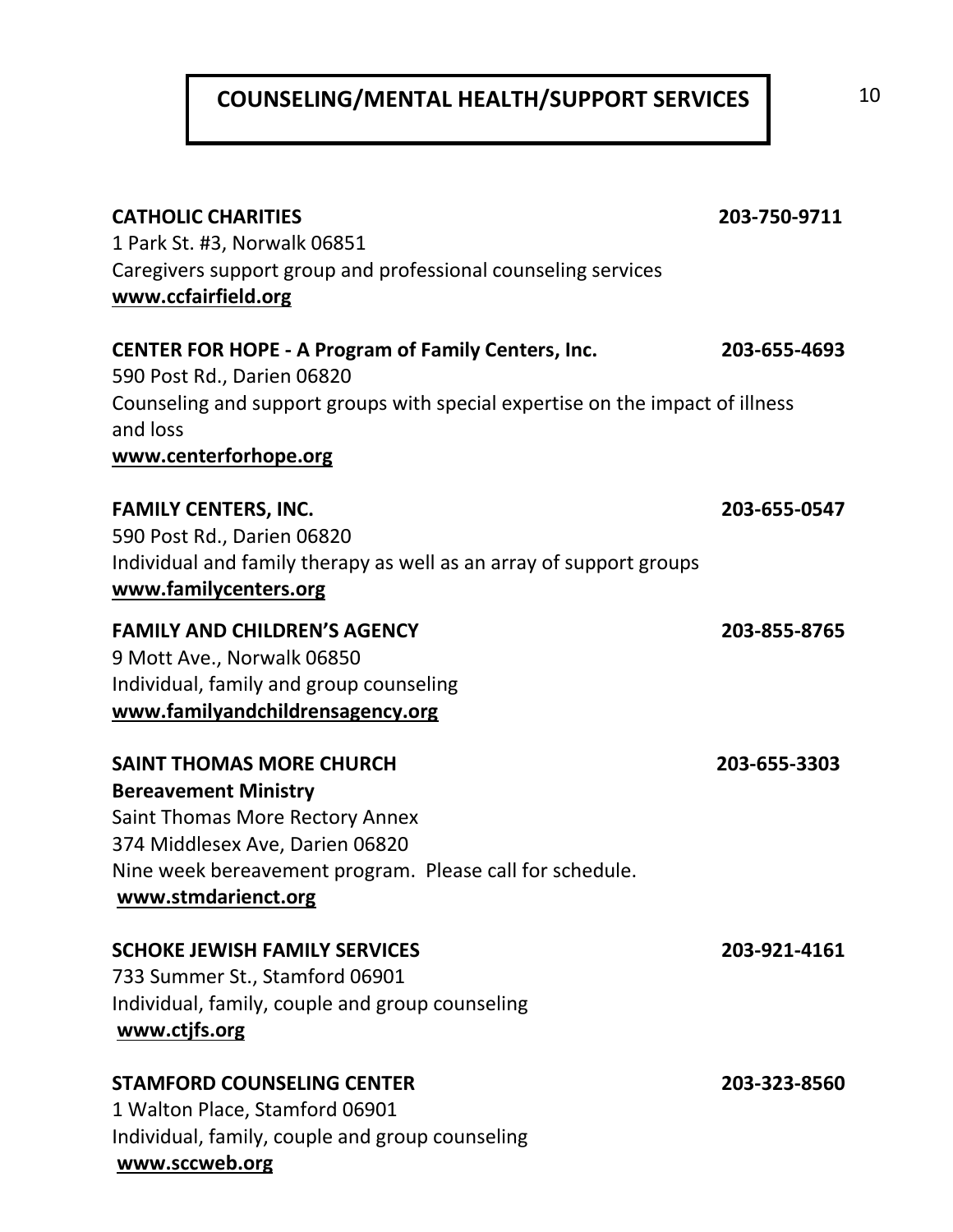## **COUNSELING/MENTAL HEALTH/ SUPPORT SERVICES**

| <b>ALZHEIMER'S ASSOCIATION</b>                                                                                                                                                                                            |           |              |
|---------------------------------------------------------------------------------------------------------------------------------------------------------------------------------------------------------------------------|-----------|--------------|
| <b>Southwest Regional Office Norwalk</b>                                                                                                                                                                                  |           | 203-939-1360 |
| Support groups for patients as well as caregivers                                                                                                                                                                         |           |              |
| www.alz.org                                                                                                                                                                                                               | Helpline: | 800-272-3900 |
| <b>BENNETT CANCER CENTER</b>                                                                                                                                                                                              |           | 203-276-7199 |
| <b>Stamford Hospital</b>                                                                                                                                                                                                  |           |              |
| 34 Shelburne Rd., Stamford 06902                                                                                                                                                                                          |           |              |
| www.stamfordhospital.org/bennett                                                                                                                                                                                          |           |              |
| <b>DARIEN SENIOR PROGRAMS</b>                                                                                                                                                                                             |           | 203-656-7490 |
| <b>The Mather Center</b>                                                                                                                                                                                                  |           |              |
| 2 Renshaw Road, Darien 06820                                                                                                                                                                                              |           |              |
| Caregiver Support Group meets once a month. This group benefits individuals who<br>care for a person with multiple needs, especially related to cognitive impairments<br>such as Alzheimer's and other types of dementia. |           |              |
| www.darienct.gov                                                                                                                                                                                                          |           |              |
| <b>WAVENY CARE CENTER</b>                                                                                                                                                                                                 |           | 203-594-5200 |
| 3 Farm Rd., New Canaan 06840                                                                                                                                                                                              |           |              |
| <b>Caregiver Support Group</b>                                                                                                                                                                                            |           |              |
| Bi-weekly meetings for caregivers coping with impact of Alzheimer's disease                                                                                                                                               |           |              |
| www.waveny.org                                                                                                                                                                                                            |           |              |
|                                                                                                                                                                                                                           |           |              |

**WHITTINGHAM CANCER CENTER 203-852-2148** 34 Maple Ave., Norwalk Hospital 06850 **[www.norwalkhosp.](http://www.norwalkhosp/)org/medical-services/cancer**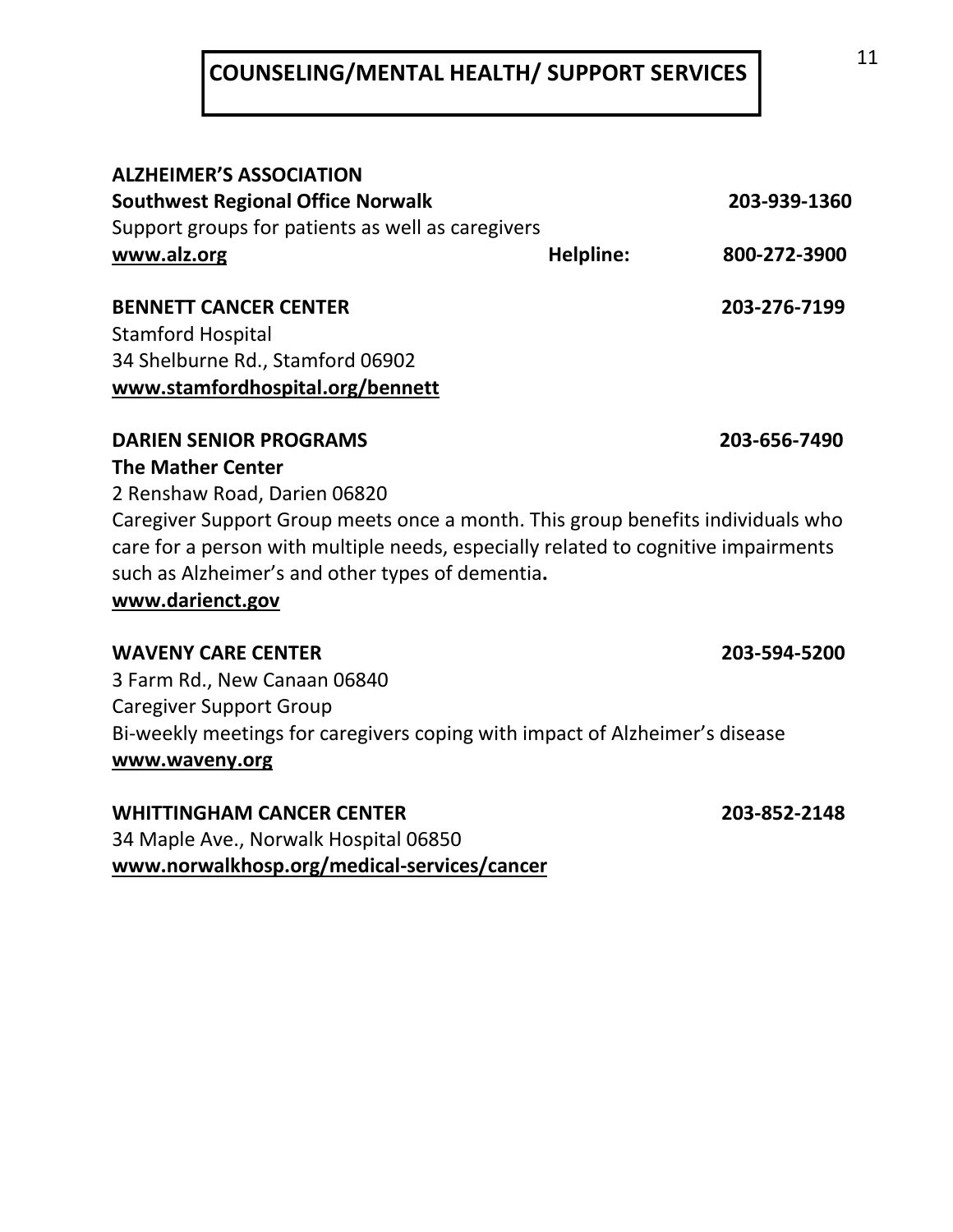# <sup>12</sup> **TELEPHONE/COMMUNITY RESPONSE**

**ALWAYS BEST CARE 203-877-1377** Daily reassurance program provides a friendly call each weekday for seniors or adults who are disabled. **www.abcfairfieldcounty.com**

**DARIEN HUMAN SERVICES 203-656-7328 REASSURANCE CALL** for elderly or disabled residents who would like a call during severe weather or other serious town-wide emergencies.

#### **www.darienct.gov**

#### **PERSONAL ALERT SERVICE, FAMILY & CHILDREN'S 203-853-3116**  9 Mott Ave, Norwalk 06850 **[www.familyandchildrensagency.org](http://www.familyandchildrensagency.org/)**

#### **FAMILY CENTERS INC. 203-629-2822**

20 Bridge St., Greenwich 06830 Telephone Support Group offers support, socialization, recreation, activities, discussions and lectures.

**[www.familycenters.org](http://www.familycenters.org/)**

**FRIENDLY VISITOR 203-655-2227 At Home in Darien** 2 Renshaw Rd., Darien 06820 Friendly Visitor provides a volunteer, caller or visitor to older Darien residents who are in need of companionship or support. **director@athomeindarien.org**

**MEDIC ALERT 800-432-5378** I.D. bracelet printed with vital statistics and drug allergies **[www.medicalert.org](http://www.medicalert.org/)**

#### **SUPPORT GROUPS AT NORWALK HOSPITAL 203-852-2000** 34 Maple Ave., Norwalk 06850 Support groups for a wide variety of issues. Call for listing. **www.norwalkhospital.org**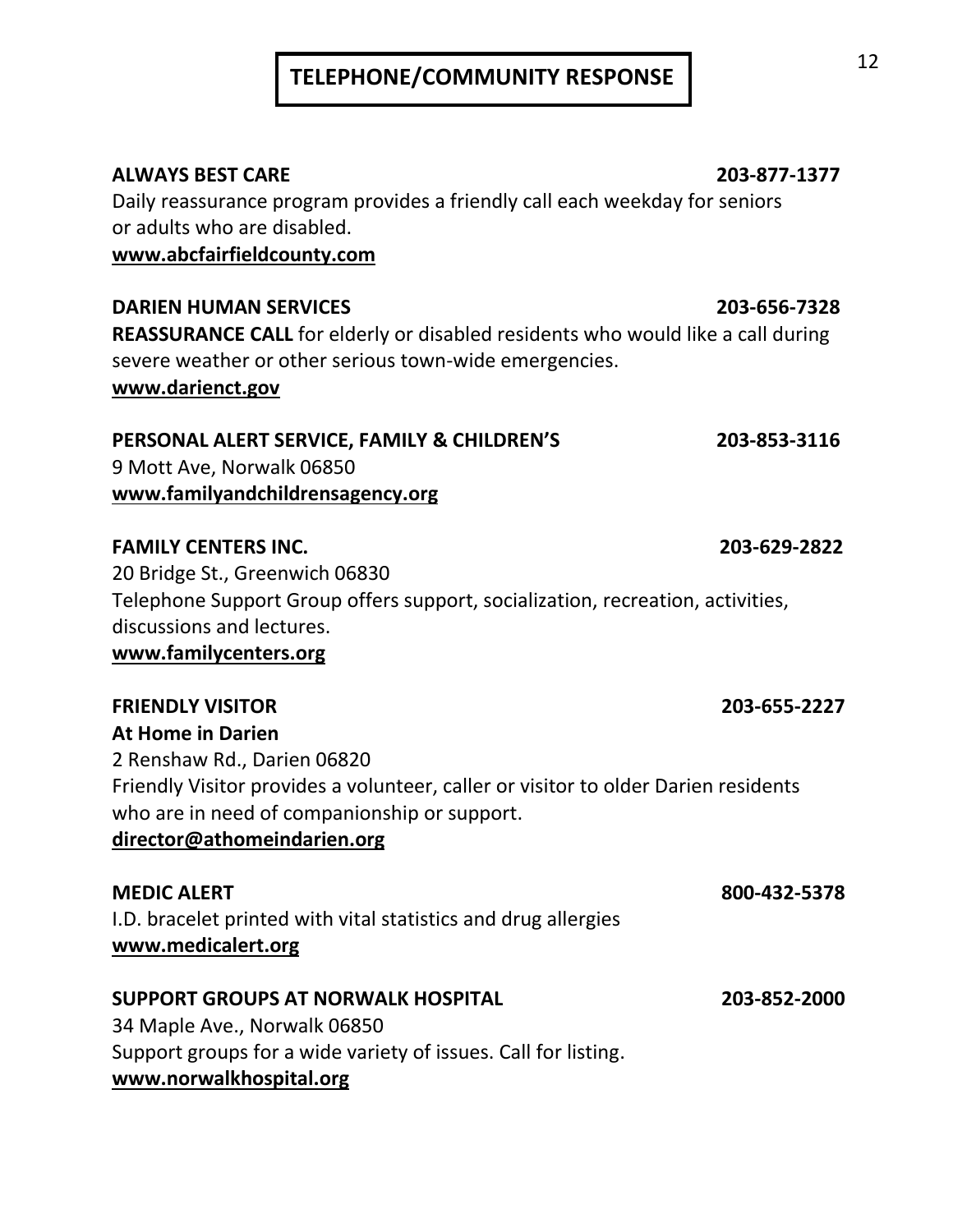### **ADULT DAYCARE & RESPITE PROGRAMS**

#### **ELDERHOUSE, INC. 203-847-1998**

7 Lewis St., Norwalk 06851

Elderhouse Adult Day Center is committed to providing aging seniors with a safe, nurturing environment where they can share time with others while receiving the care they need. There is a sliding scale fee. Transportation is available. **www.elderhouse.net**

#### **CONN. ALZHEIMER'S RESPITE CARE 203-333-9288**

#### **(Conn. Agency on Aging)**

Offers caregivers some "time off" from the responsibility of caring for family members. Limited funds are available for adult daycare, in-home care and short-term out-of-home respite.

#### **www.swcaa.org**

#### **WAVENY CARE CENTER 203-594-5200**

#### **3 Farm Rd., New Canaan 06840**

Daycare open six days a week with flexible hours. Free One-Day Trial. THE VILLAGE AT WAVENY—Respite care of 4 days to 1 month for seniors with memory loss or chronic health condition.

#### **www.waveny.org**

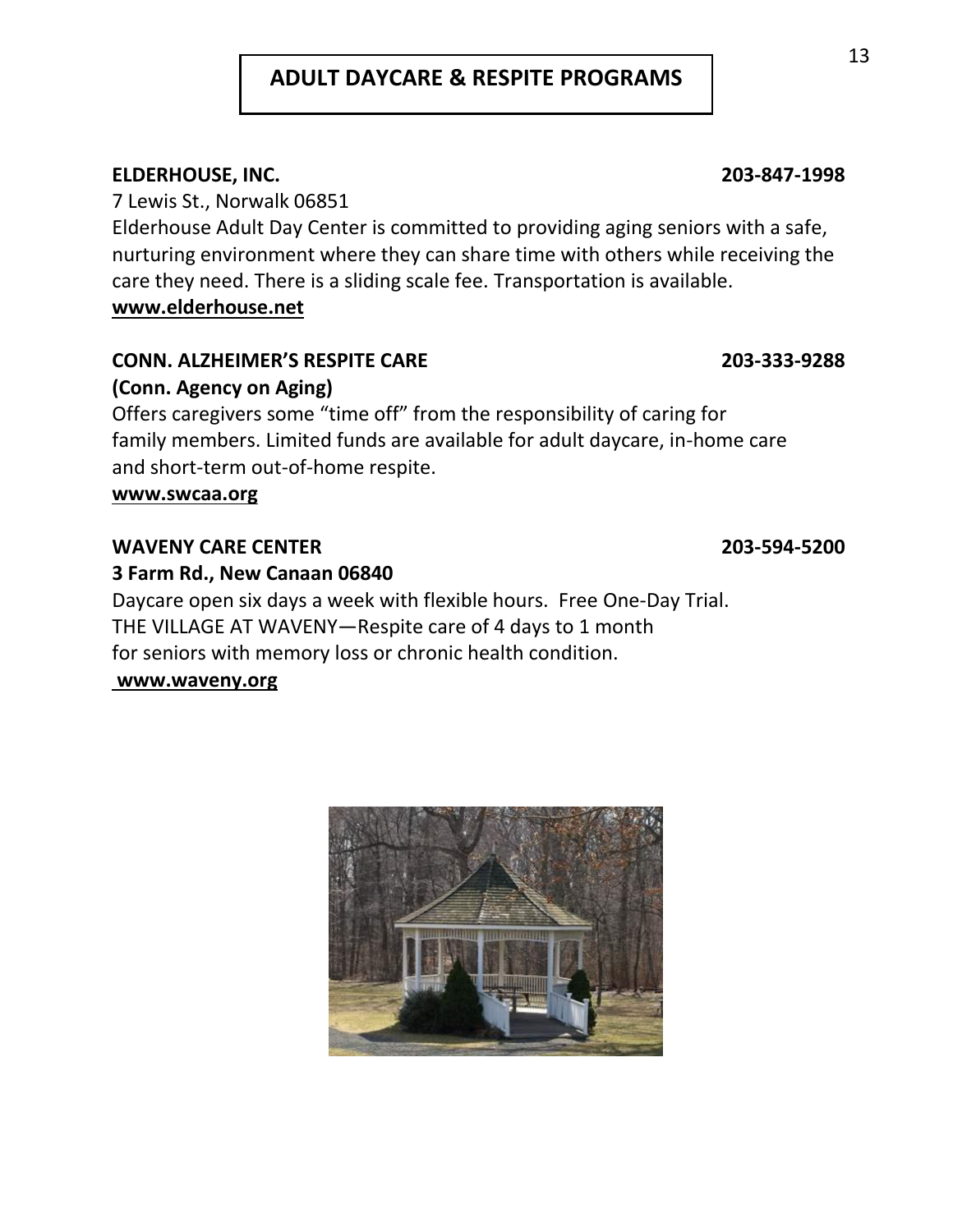## **NURSING/HOMEMAKER/HOMECARE SERVICES** 14

*Call Agencies for Details of Services and Costs*

| <b>ALWAYS BEST CARE</b><br>15 East Putnam Ave. #238, Greenwich 06830<br>www.abcfairfield.com            | 203-877-1377                 |
|---------------------------------------------------------------------------------------------------------|------------------------------|
| <b>BRIGHT STAR LIFE CARE</b><br>2009 Summer St., Stamford 06905<br>www.brightstarcare.com               | 203-883-8560                 |
| <b>BROOKE'S HOMECARE</b><br>6 Thorndal Circle, Darien<br>www.brookeshomecare.net                        | 203-655-3400                 |
| <b>COMFORT KEEPERS</b><br>124 East Ave., Norwalk 06851<br>www.comfortkeepers.com                        | 203-629-5029                 |
| <b>COMPANIONS &amp; HOMEMAKERS</b><br>16 Ketchum St., Westport 06880<br>www.companionsandhomemakers.com | 203-259-8375<br>800-348-4663 |
| <b>FAMILY &amp; CHILDREN'S AGENCY</b><br>9 Mott Ave., Norwalk 06850                                     | 203-855-8765                 |
| <b>HomeCare Plus at FCA</b><br>www.familyandchildrensagency.org                                         | 203-831-2900                 |
| <b>GERI-CARE CONNECTION LLC</b><br>59 Grove Street, New Canaan 06840<br>www.gericareconnections.com     | 203-972-7536                 |
| <b>GRISWOLD HOME CARE</b><br>193 East Ave., Norwalk 06855<br>www.griswoldhomecare.com                   | 203-304-6031                 |
| <b>HOME INSTEAD</b><br>158 East Ave., Norwalk CT 06851<br>www.homeinstead.com                           | 203-853-0370                 |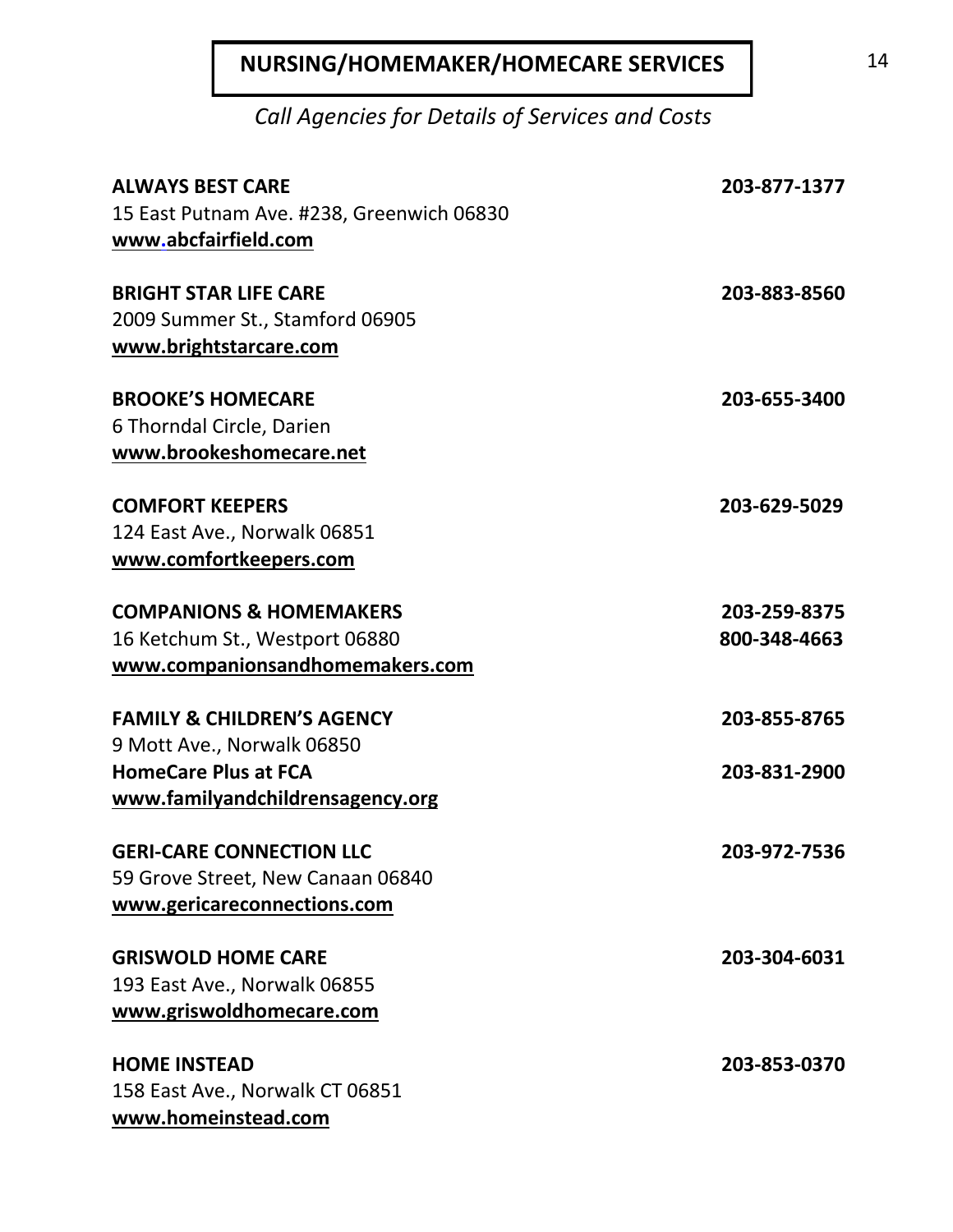# **NURSING/HOMEMAKER/HOMECARE SERVICES** 15

| <b>JEWISH SENIOR SERVICES</b><br>4200 Park Ave, Bridgeport CT 06604<br>www.jseniors.org                         | 203-365-6400                 |
|-----------------------------------------------------------------------------------------------------------------|------------------------------|
| <b>MASONICARE at ASHLAR VILLAGE</b><br>74 Cheshire Rd., Wallingford 06492<br>www.ashlarvillage.masonicare.org   | 203-679-6400                 |
| <b>OSBORN HOME CARE</b><br>1125 Mason St., Greenwich 06830<br>www.osbornhomecare.org                            | 203-641-7683                 |
| <b>RIGHT AT HOME</b><br>7 Tokeneke Rd., Darien 06820<br>www.rightathome.net                                     | 203-202-9488                 |
| <b>RVNA RIDGEFIELD VISITING NURSE ASSOCIATION</b><br>27 Governor St., Ridgefield 06877<br>www.ridgefieldvna.org | 203-438-5555                 |
| <b>SCHOKE JEWISH FAMILY SERVICE</b><br>733 Summer St., Stamford 06901<br>www.ctjfs.org                          | 203-921-4161                 |
| <b>SENIOR HELPERS</b><br>1266 East Main St., Stamford 06902<br>www.seniorhelpers.com                            | 203-489-2773                 |
| <b>STERLING CARE</b><br>235 Glenville Rd., Greenwich 06831<br>www.sterlingcare.com                              | 203-532-0500                 |
| <b>VISITING NURSE &amp; HOSPICE</b><br>761 Main St. Ste. 114, Norwalk, 06851<br>www.visitingnurse.net           | 800-898-4663<br>203-762-8958 |
| <b>WAVENY HOMEHEALTH CARE</b><br>3 Farm Rd., New Canaan 06840<br>www.waveny.org                                 | 203-594-5200                 |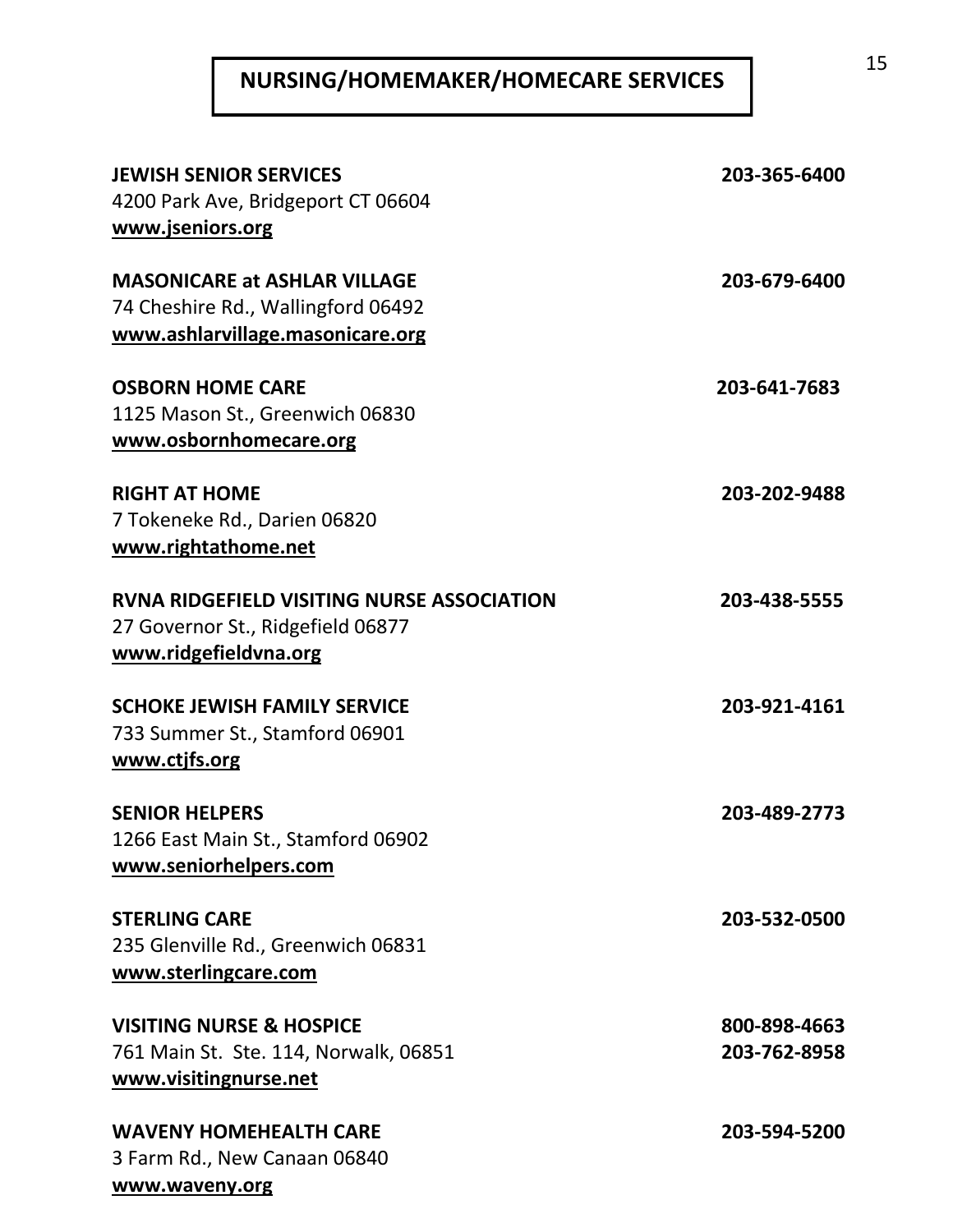## **CONVALESCENT HOMES/NURSING HOMES/ SHORT-TERM REHABILITATION/RESPITE**

| <b>AUTUMN LAKE HEALTHCARE</b>                       | 203-842-5700 |
|-----------------------------------------------------|--------------|
| 34 Midrocks Drive, Norwalk 06851                    |              |
| www.autumnlakehc.com                                |              |
| <b>CAROLTON CHRONIC &amp; CONVALESCENT HOSPITAL</b> | 203-255-3573 |
| 400 Mill Plain Rd., Fairfield 06824                 |              |
| www.thecarolton.com                                 |              |
| <b>EDGEHILL HEALTH CENTER</b>                       | 203-323-2323 |
| 122 Palmers Hill Rd, Stamford 06902                 |              |
| www.edgehillcommunity.com                           |              |
| <b>GREENWICH WOODS HEALTH CARE CENTER</b>           | 203-531-1335 |
| 1165 King St., Greenwich 06831                      |              |
| www.greenwichwoods.com                              |              |
| <b>JEWISH HOME FOR THE ELDERLY</b>                  | 203-365-6400 |
| 4200 Park Ave, Bridgeport CT 06604                  |              |
| www.jseniors.org                                    |              |
| <b>KING STREET REHAB</b>                            | 914-937-5800 |
| 787 King St., Rye Brook, NY 10573                   |              |
| www.kingstreetrehab.com                             |              |
| <b>LAUREL RIDGE HEALTH CARE</b>                     | 203-438-8226 |
| 642 Danbury Rd. Ridgefield 06877                    |              |

**www.athenanh.com**



16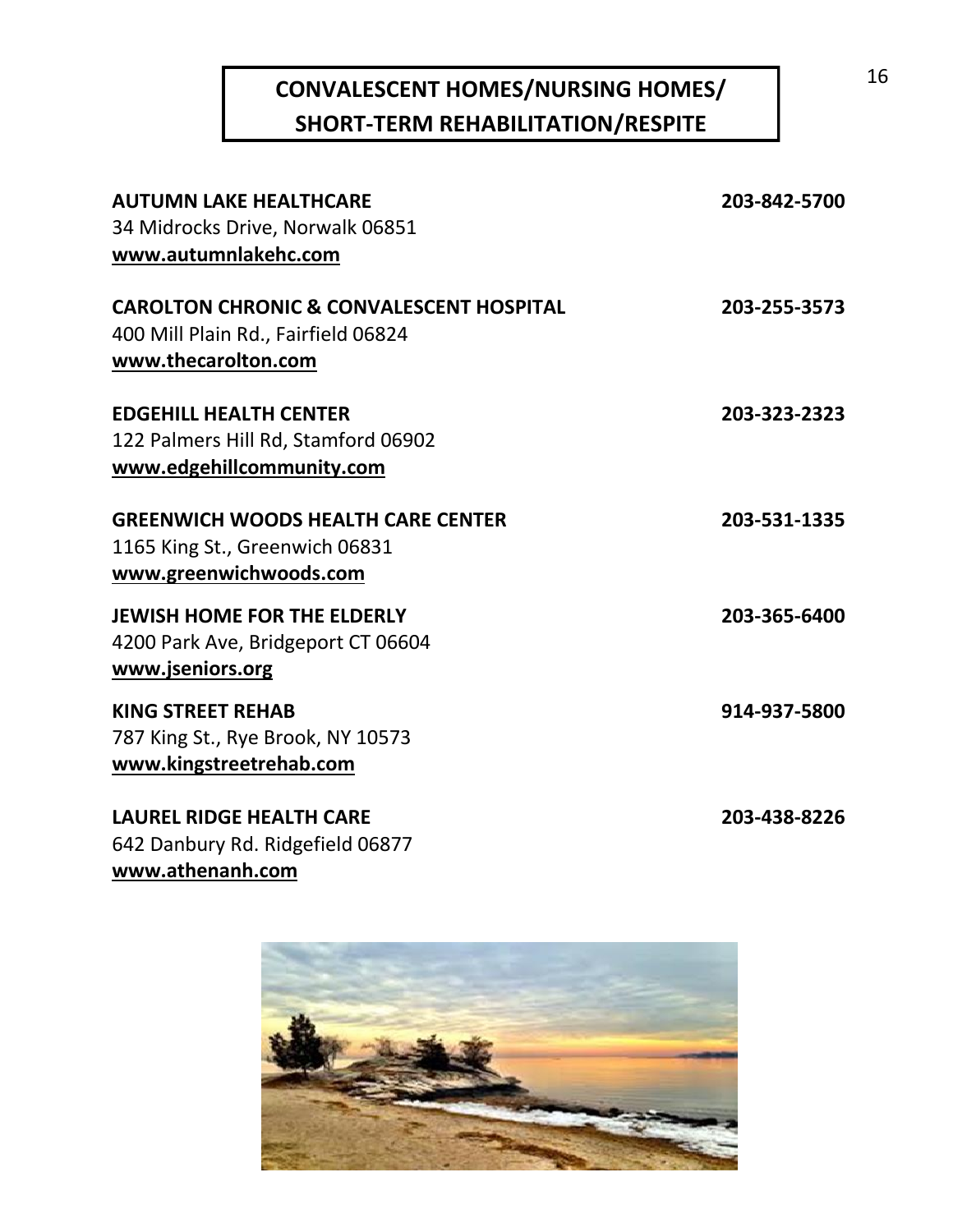## **CONVALESCENT/NURSING HOME/ SHORT-TERM REHABILITATION/RESPITE**

| <b>NATHANIEL WITHERELL</b>               | 203-618-4200 |
|------------------------------------------|--------------|
| 70 Parsonage Rd., Greenwich 06830        |              |
| www.thenathanielwitherell.org            |              |
| Nortre Dame Health Care and Rehab Center | 203-847-5893 |
| 76 West Rocks Rd., Norwalk 06851         |              |
| www.ndrehab.org                          |              |
| <b>THE OSBORN</b>                        | 914-925-8000 |
| 101 Theall Rd., Rye, NY 10580            |              |
| www.theosborn.org                        |              |
| THE VILLA AT STAMFORD                    | 203-322-3428 |
| 88 Rockrimmon Rd., Stamford 06903        |              |
| www.stamfordvilla.org                    |              |
| <b>WAVENY CARE CENTER</b>                | 203-594-5200 |
| 3 Farm Rd., New Canaan 06840             |              |
| www.waveny.org                           |              |
| <b>WILTON MEADOWS HEALTH CARE CENTER</b> | 203-834-0199 |
| 439 Danbury Rd., Wilton 06897            |              |
| www.wiltonmeadowshealthcare.com          |              |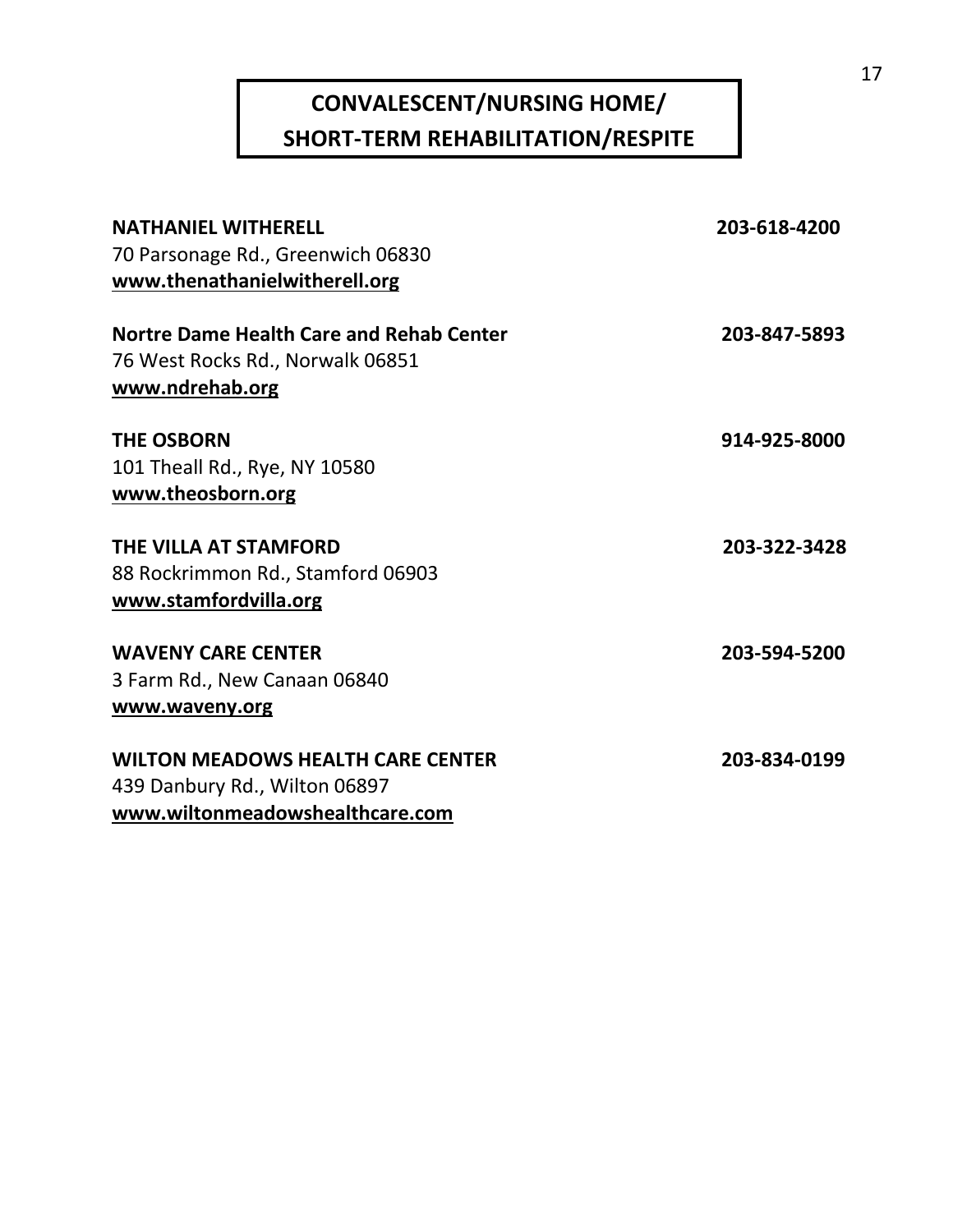| <b>SCHOKE JEWISH FAMILY SERVICES</b><br>733 Summer Street, Sixth Floor, Stamford, CT 06901<br>Non-profit organization with offices in Stamford, Westport<br>and Bridgeport. Offers light house cleaning on an hourly basis.<br>www.ctjfs.org | 203-921-4161 |
|----------------------------------------------------------------------------------------------------------------------------------------------------------------------------------------------------------------------------------------------|--------------|
| <b>SERVICE MASTER</b><br>50 Osbourne Ave, Norwalk CT 06855<br>Professional cleaning service. Carpet and furniture cleaning.<br>www.servicemasterofdarien-newcanaan.com                                                                       | 888-496-9081 |
| <b>ASSISTED LIVING</b>                                                                                                                                                                                                                       |              |
| <b>*ATRIA DARIEN</b><br>50 Ledge Rd., Darien 06820<br>www.atriadarien.com                                                                                                                                                                    | 203-989-2414 |
| *ATRIA STAMFORD<br>77 Third St., Stamford 06905<br>www.atriastamford.com                                                                                                                                                                     | 203-989-4916 |
| <b>ATRIA STRATFORD</b><br>6911 Main St., Stratford 06614<br>www.atriastratford.com                                                                                                                                                           | 203-916-5124 |
| *BROOKDALE PLACE OF WILTON<br>96 Danbury Rd., Wilton 06897<br>www.brookdale.com                                                                                                                                                              | 203-423-0193 |
| <b>*BRIGHTON GARDENS</b><br>59 Roxbury Rd., Stamford 06902<br>www.sunriseseniorliving.com                                                                                                                                                    | 203-322-2100 |

**\*Offer short-term respite based on availability**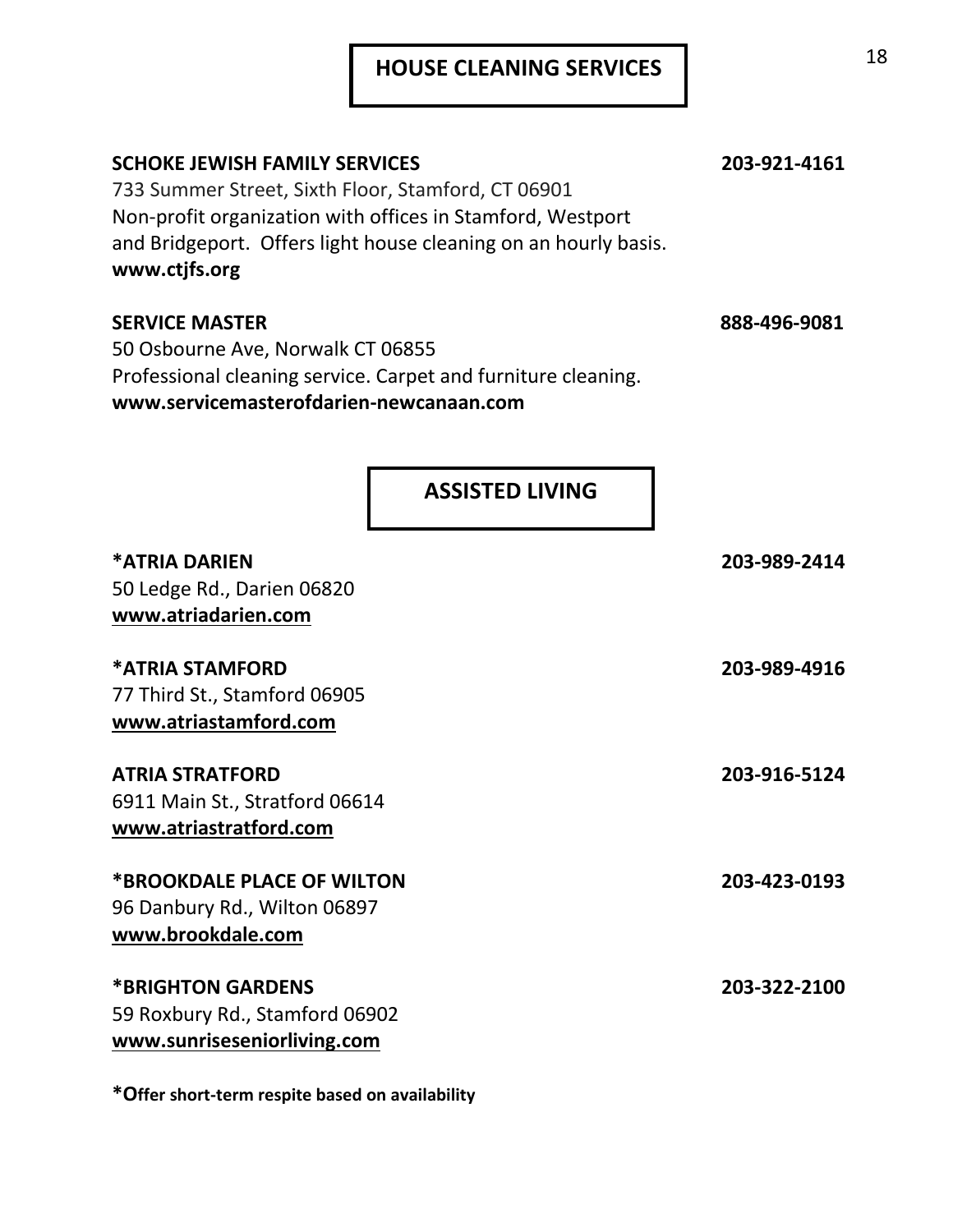## ASSISTED LIVING 19

| THE GREENS AT CANNONDALE<br>435 Danbury Rd., Wilton 06897<br>www.thegreensatcannondale.com                          | 203-761-1191 |
|---------------------------------------------------------------------------------------------------------------------|--------------|
| THE GREENS AT GREENWICH<br>1155 King St., Greenwich 06831<br>www.thegreensatgreenwich.com                           | 203-531-5500 |
| <b>MAPLEWOOD SENIOR LIVING (Darien)</b><br>599 Post Rd., Darien 06820<br>www.maplewoodseniorliving.com              | 203-293-6872 |
| <b>MAPLEWOOD SENIOR LIVING (Norwalk)</b><br>73 Strawberry Hill, East Norwalk 06855<br>www.maplewoodseniorliving.com | 203-293-6554 |
| <b>MAPLEWOOD HEALTHCARE (Westport)</b><br>One Gorham Island Rd., Westport 06880<br>www.maplewoodseniorliving.com    | 203-557-4777 |
| <i><b>*THE INN (affiliate of Waveny Care)</b></i><br>73 Oenoke Ridge Rd., New Canaan 06840<br>www.waveny.org        | 203-594-5450 |
| <b>SUNRISE ASSISTED LIVING</b><br>251 Turn of River Rd., Stamford 06905<br>www.sunriseseniorliving.com              | 203-968-8393 |
| THE VILLAGE AT WAVENY CARE CENTER<br>3 Farm Rd., New Canaan 06840<br>www.waveny.org                                 | 203-594-5200 |
|                                                                                                                     |              |



**\*Offer short-term respite based on availability**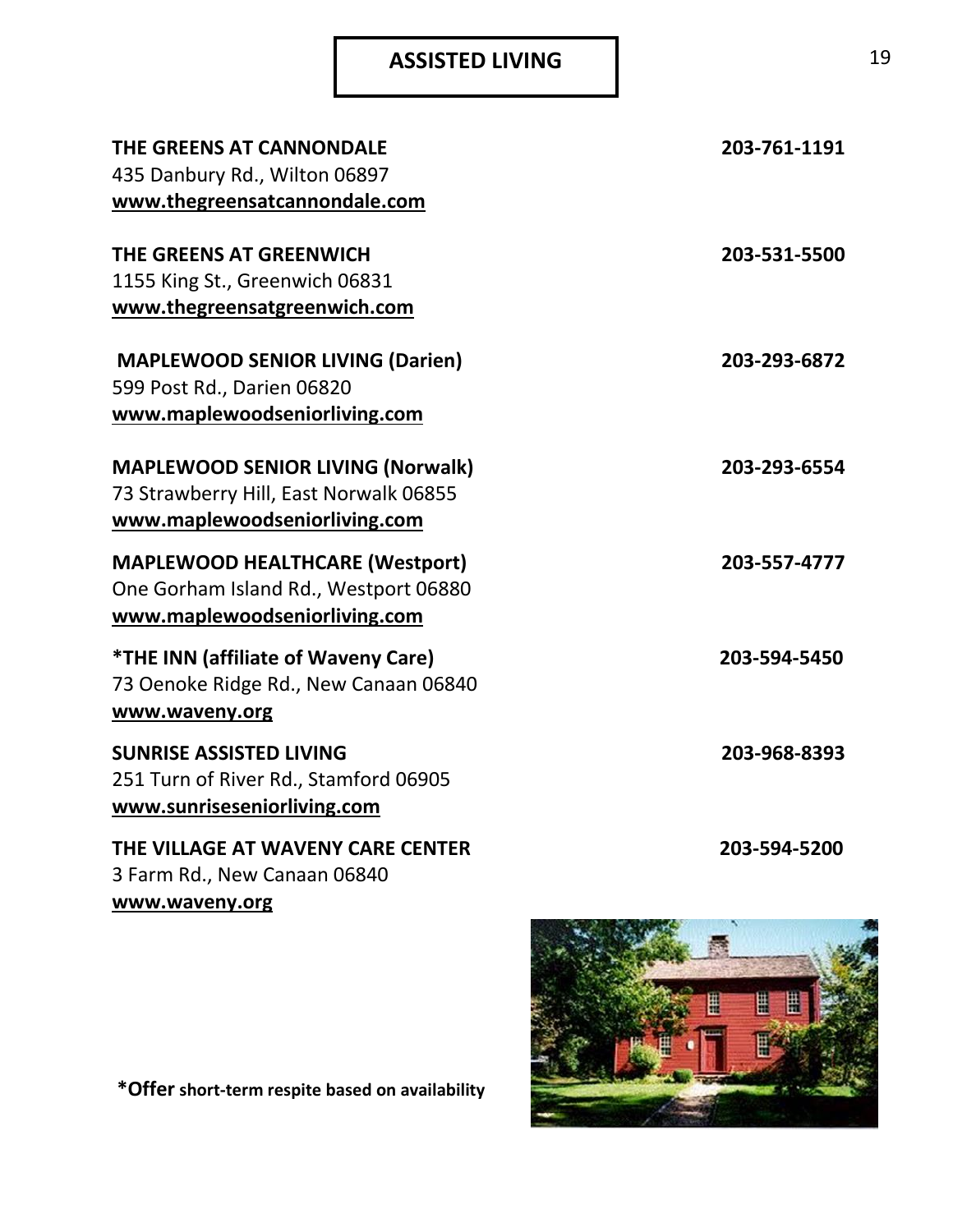## **HOSPICE CARE**

| <b>CARING HOSPICE SERVICES</b><br>456 Glenbrook Rd., Stamford 06909<br>www.caringhospice.com                          | 203-674-8380 |
|-----------------------------------------------------------------------------------------------------------------------|--------------|
| <b>MASONICARE HOME HEALTH &amp; HOSPICE</b><br>535 Connecticut Ave., Norwalk 06854<br>www.masonicare.org              | 203-831-8882 |
| <b>REGIONAL HOSPICE AND PALLIATIVE CARE CENTER</b><br>30 Milestone Rd., Danbury CT 06810<br>www.regionalhospicect.org | 203-702-7400 |
| <b>VISITING NURSE &amp; HOSPICE</b>                                                                                   | 800-898-4663 |
| 761 Main St. Suite. 114, Norwalk, 06851                                                                               | 203-762-8958 |
| www.visitingnurse.net                                                                                                 |              |
| <b>VITAS HEALTH CARE</b>                                                                                              | 800-938-4827 |
| 199 Park Road Ext., Middlebury CT 06762                                                                               | 203-437-3111 |
| www.vitas.com                                                                                                         |              |
| <b>HOMECARE MEDICAL SUPPLIES</b>                                                                                      |              |
| <b>CONNECTICUT SURGICAL, INC.</b>                                                                                     | 203-838-2354 |
| 14 Main St., Norwalk 06851                                                                                            |              |
| www.connecticutsurgical.net                                                                                           |              |
| <b>LOAN CLOSET</b>                                                                                                    | 203-656-7328 |
| <b>Darien Human Services</b>                                                                                          |              |
| 2 Renshaw Rd., Darien 06820                                                                                           |              |
| Offers loans of canes, crutches, wheelchairs, transport chairs and walkers on a                                       |              |
| monthly basis.                                                                                                        |              |
| www.darienct.gov                                                                                                      |              |
|                                                                                                                       |              |
| R. A. CALDWELL CO.                                                                                                    | 203-348-0174 |

474 W. Main St., Stamford 06902 **www.caldwellhomecare.com**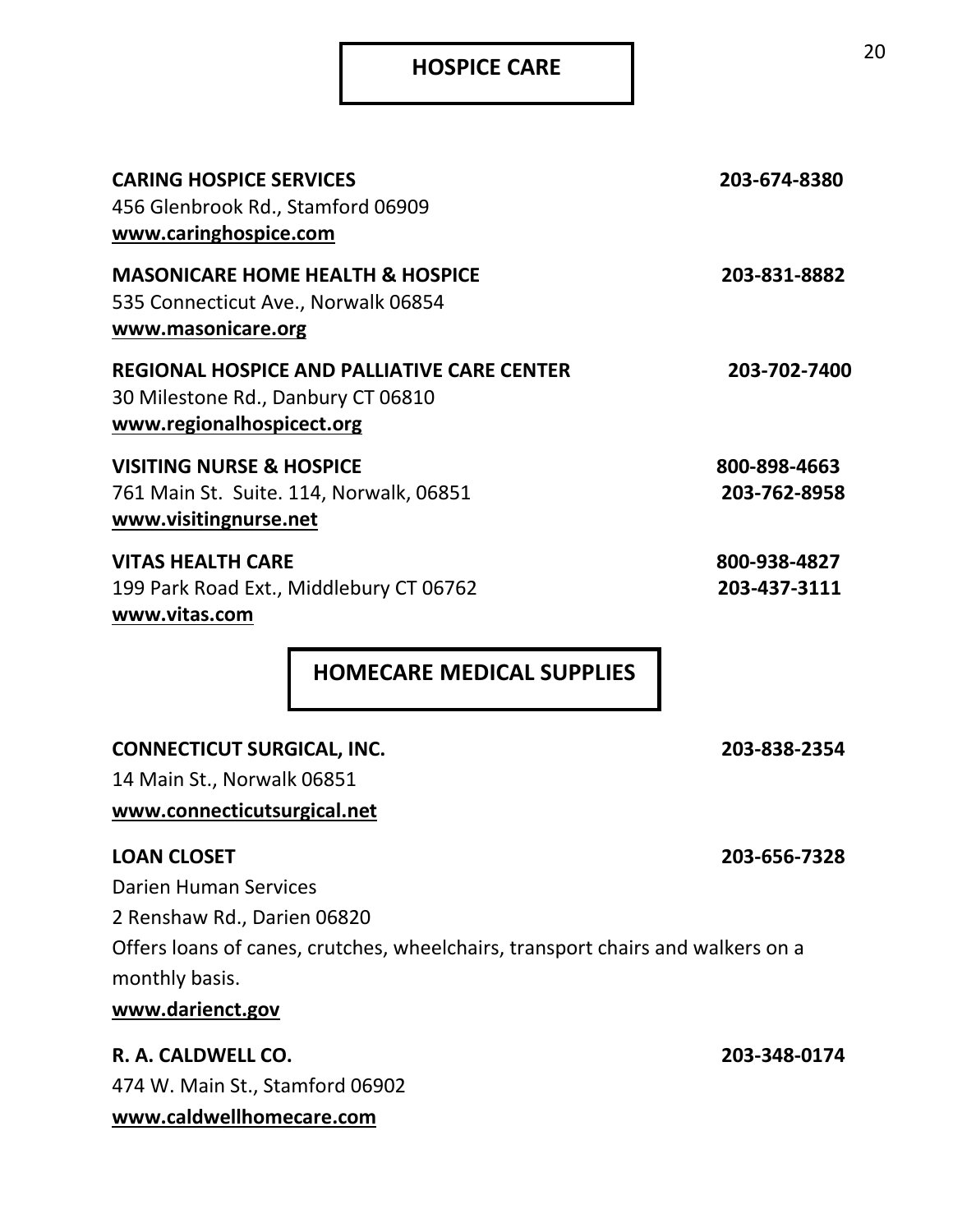# **CONTINUING CARE COMMUNITIES** 21

| *EDGEHILL SENIOR LIVING IN STAMFORD<br>122 Palmer Hill Rd., Stamford 06902<br>www.edgehillcommunity.com           | 203-323-2323                 |
|-------------------------------------------------------------------------------------------------------------------|------------------------------|
| <b>MASONICARE AT ASHLAR VILLAGE</b><br>74 Cheshire Rd., Wallingford 06492<br>www.ashlarvillage.masonicare.org     | 203-679-6400<br>800-382-2244 |
| *MEADOW RIDGE<br>100 Redding Rd., West Redding 06896<br>www.meadowridge.com                                       | 203-544-1000                 |
| <b>SPRING MEADOWS</b><br>6949 Main St., Trumbull 06611<br>www.springmeadowstrumbull.com                           | 877-648-1989                 |
| *ST. JOSEPH'S CENTER<br>6448 Main St., Trumbull 06611<br>www.genesishcc.com                                       | 203-268-6204                 |
| *THE WATERMARK AT THIRTY-THIRTY PARK<br>3030 Park Ave., Bridgeport 06604<br>www.3030park.watermarkcommunities.com | 203-502-7593                 |

**\*Also Offer Short-Term respite/rehabilitation**

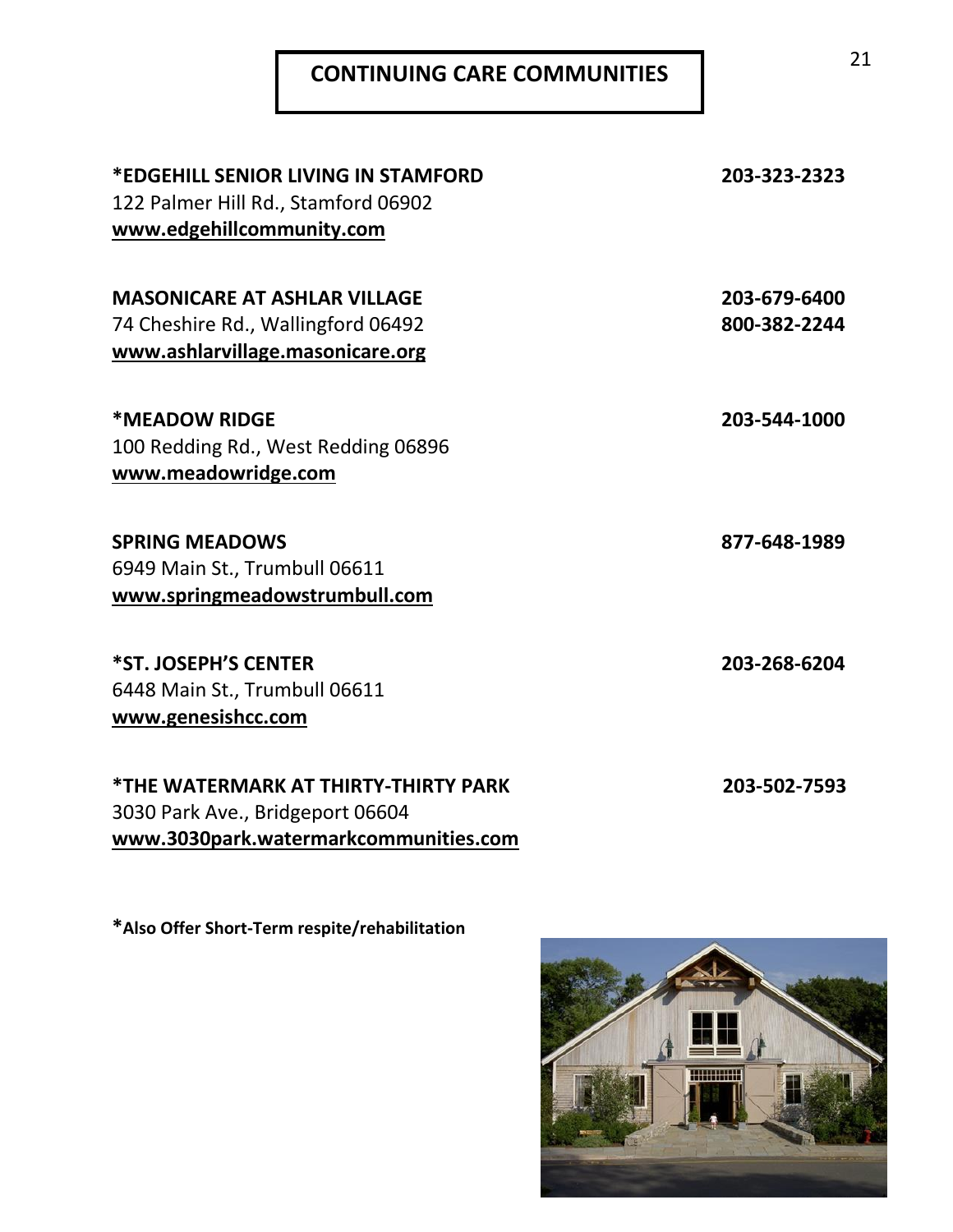## **INDEPENDENT LIVING/ SUBSIDIZED PUBLIC HOUSING**

| <b>Charter Oak Communities (Stamford Housing)</b><br>22 Clinton Ave Stamford, CT 06901<br>www.charteroakcommunities.org | 203-977-1400 |
|-------------------------------------------------------------------------------------------------------------------------|--------------|
| THE HEIGHTS AT DARIEN & SENIOR HOUSING<br>24 Allen-O'Neill Dr., Darien 06820<br>www.theheightsdarien.com                | 203-655-0866 |
| <b>GREENWICH HOUSING AUTHORITY</b><br>249 Milbank Ave., Greenwich 06830<br>www.greenwichhousing.org                     | 203-869-1138 |
| <b>NEW CANAAN SCHOOL HOUSE APTS.</b><br>156 South Ave., New Canaan 06840<br>www.affordablehousingonline.com             | 203-972-0020 |
| <b>NORWALK HOUSING AUTHORITY</b><br>24 1/2 Monroe St., Norwalk 06854<br>www.norwalkha.org                               | 203-838-8471 |
| <b>WESTPORT HOUSING AUTHORITY</b><br>5 Canal St., Westport 06880<br>www.westportha.org                                  | 203-227-4672 |
| <b>WILTON COMMONS</b><br>Mutual Housing Assoc. of SW Conn., Inc.<br>21 Station Rd., Wilton 06897<br>www.mhaswct.org     | 203-487-3633 |
| <b>MARGOT H. WORMSER CONGREGATE HOUSING</b><br>28 Vine Rd., Stamford 06905<br>charteroakcommunities.org                 | 203-968-1092 |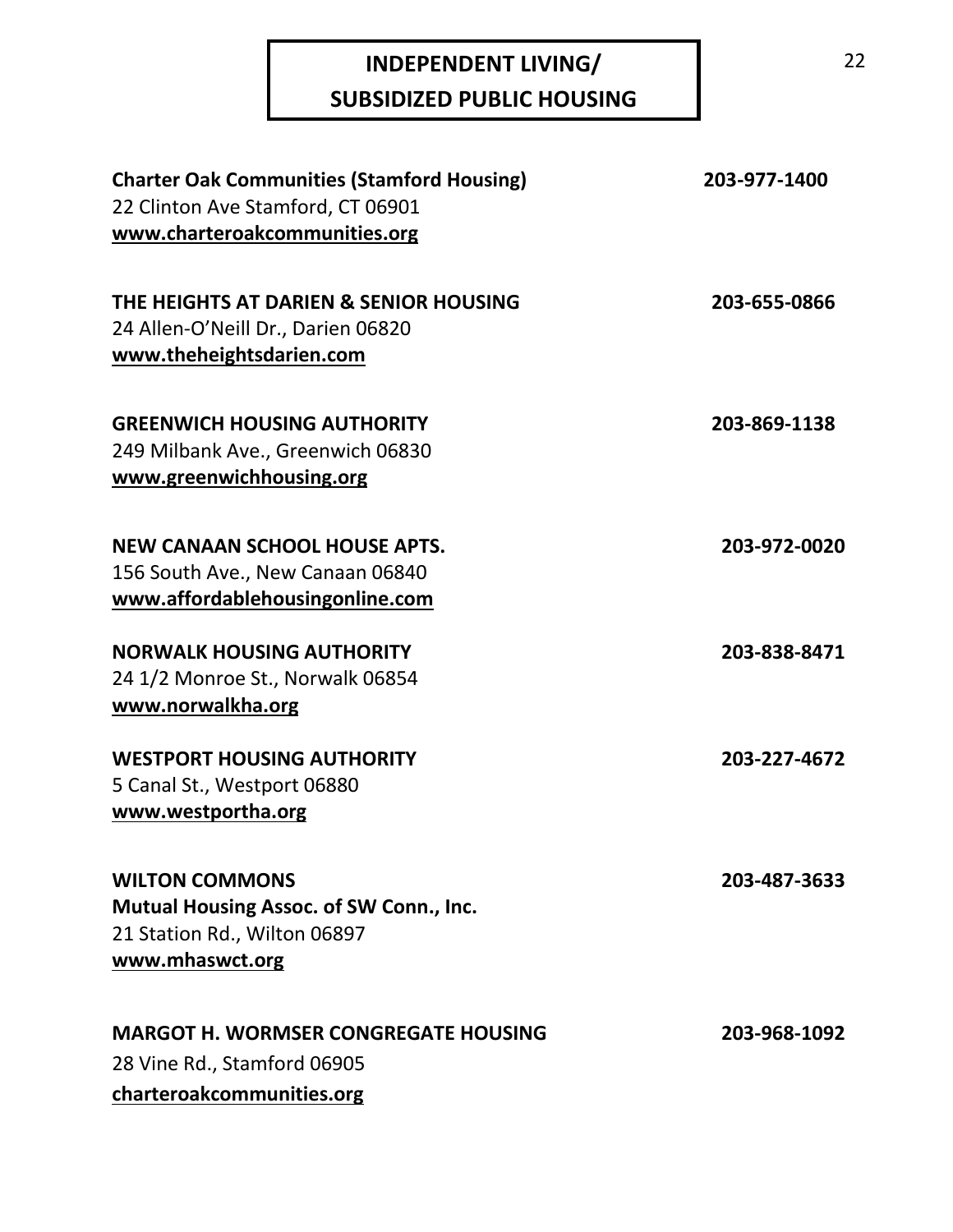### **PEOPLE WITH SPECIAL NEEDS** | 23

| <b>ALZHEIMER'S ASSOCIATION-Norwalk Chapter</b>                          |                  | 203-939-1360 |
|-------------------------------------------------------------------------|------------------|--------------|
| 70 New Canaan Ave, Norwalk 06850 - 24 hr. helpline                      |                  | 800-272-3900 |
| Information, assistance, literature and referrals. Safe Return Program. |                  |              |
| Support groups. Respite Program.                                        |                  |              |
| www.alz.org                                                             |                  |              |
| <b>BOARD OF EDUCATION FOR THE BLIND</b>                                 |                  | 800-842-4510 |
| 184 Windsor Ave., Windsor 06095                                         |                  | 860-602-4000 |
| Provides comprehensive home and community services for                  |                  |              |
| legally blind people of all ages.                                       |                  |              |
| www.ct.gov/besb                                                         |                  |              |
| <b>DEAF AND HEARING IMPAIRED</b>                                        |                  | 860-697-3560 |
| 184 Windsor Ave, Windsor CT 06095                                       | <b>TTY/Voice</b> | 860-899-1648 |
| Interpreting, counseling and job services                               |                  |              |
| www.dhoh.ct.gov                                                         |                  |              |
|                                                                         |                  |              |

## **DARIEN LIBRARY, DIAL-A-BOOK 203-655-1234**

1441 Post Rd., Darien 06820

For people of all ages who are temporarily or permanently homebound. Books, audio books, DVDs, other items (including the large print editions of *Reader's Digest* and the *New York Times*) can be delivered to your home and returned to the Library by volunteers. Low vision reading equipment is also available at the Library. **www.darienlibrary.org** 

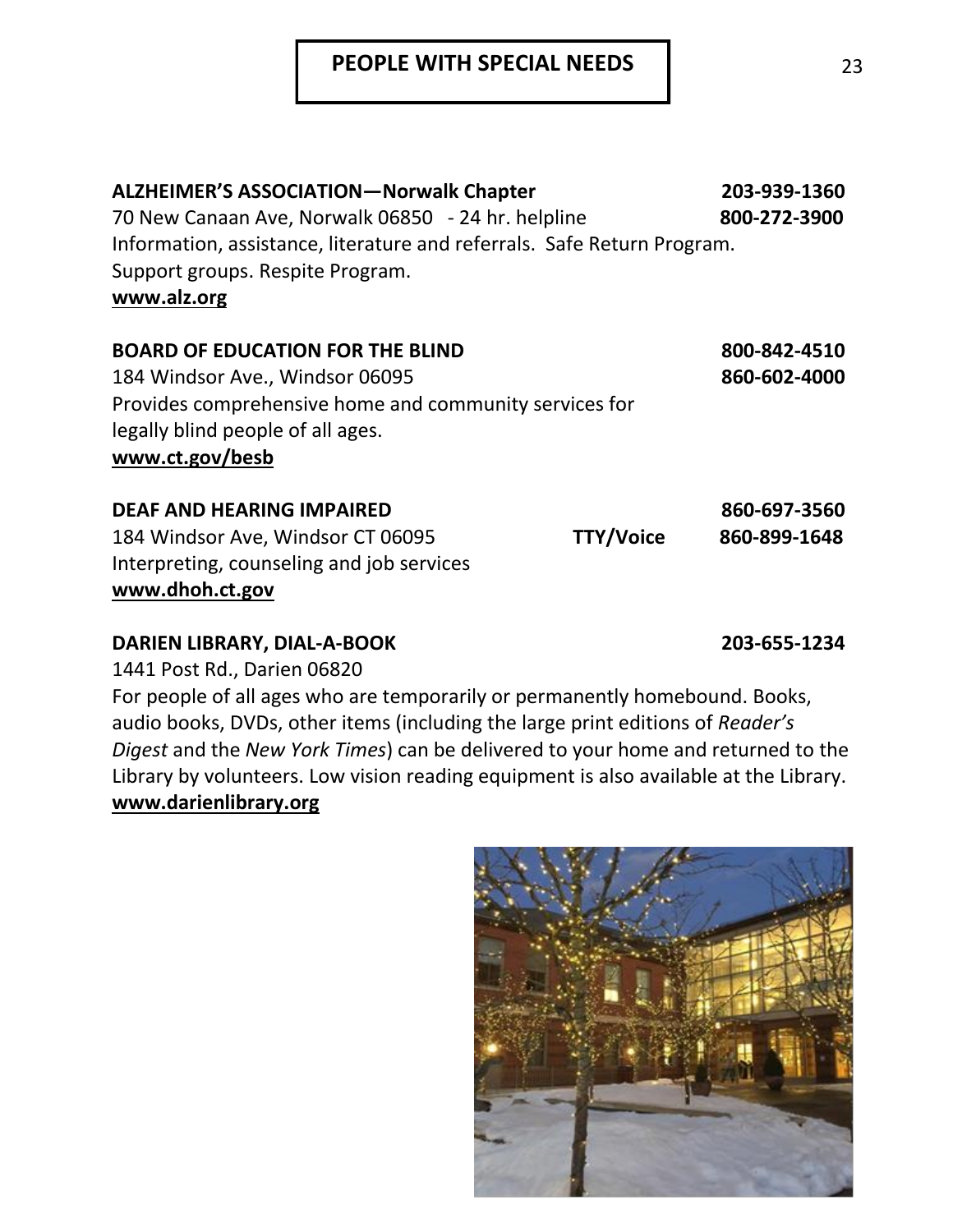### **LEGAL INFORMATION AND SERVICES**

#### ATTORNEY GENERAL'S OFFICE, CONN<br>
860-808-5318

55 Elm St., Hartford 06106 The Attorney General is the state's chief legal officer and serves as legal counsel to all state agencies. The Attorney General has authority over all civil matters. **www.ct.gov/ag** 

#### **BETTER BUSINESS BUREAU 860-740-4500**

29 Berlin Rd., Cromwell CT 06416 **www.connecticut.bbb.org**

#### CENTER FOR MEDICARE ADVOCACY, INC 860-456-7790

11 Ledgebrook Dr. Mansfield Ctr. 06250 Legal advice and representation on Medicare issues **www.medicareadvocacy.org**

#### **CONNECTICUT LEGAL SERVICES** 800-453-3320

1177 Summer St., Stamford 06901 **203-348-9216** Connecticut Legal Services is a private, non-profit, civil law firm dedicated to helping low-income families and individuals obtain justice. **[www.ctlegal.org](http://www.ctlegal.org/)**

#### **CONSUMER LAW PROJECT FOR ELDERS 800-296-1467**

The Consumer Law Project for Elders (CLPE) provides FREE legal assistance to Connecticut seniors 60 and over who have consumer questions or problems, including debt collection, home improvement, predatory lending, auto fraud and identity theft.

#### **www.ctlawhelp.org**

#### **LONG TERM CARE OMBUDSMAN, SW REGION 203-597-4181**

1057 Broad St., Bridgeport 06604 The Ombudsman Program protects and promotes the rights and quality of life for residents of skilled nursing facilities, residential care homes and managed residential care communities (also known as assisted living facilities). **www.ct.gov/LTCOP**

#### **PROBATE COURT 203-656-7342**

Town Hall, 2 Renshaw Rd., Room 204 Darien 06820 Probate wills, administer estates, manage trusts, appoint conservators and guardians.

#### **www.darienct.gov**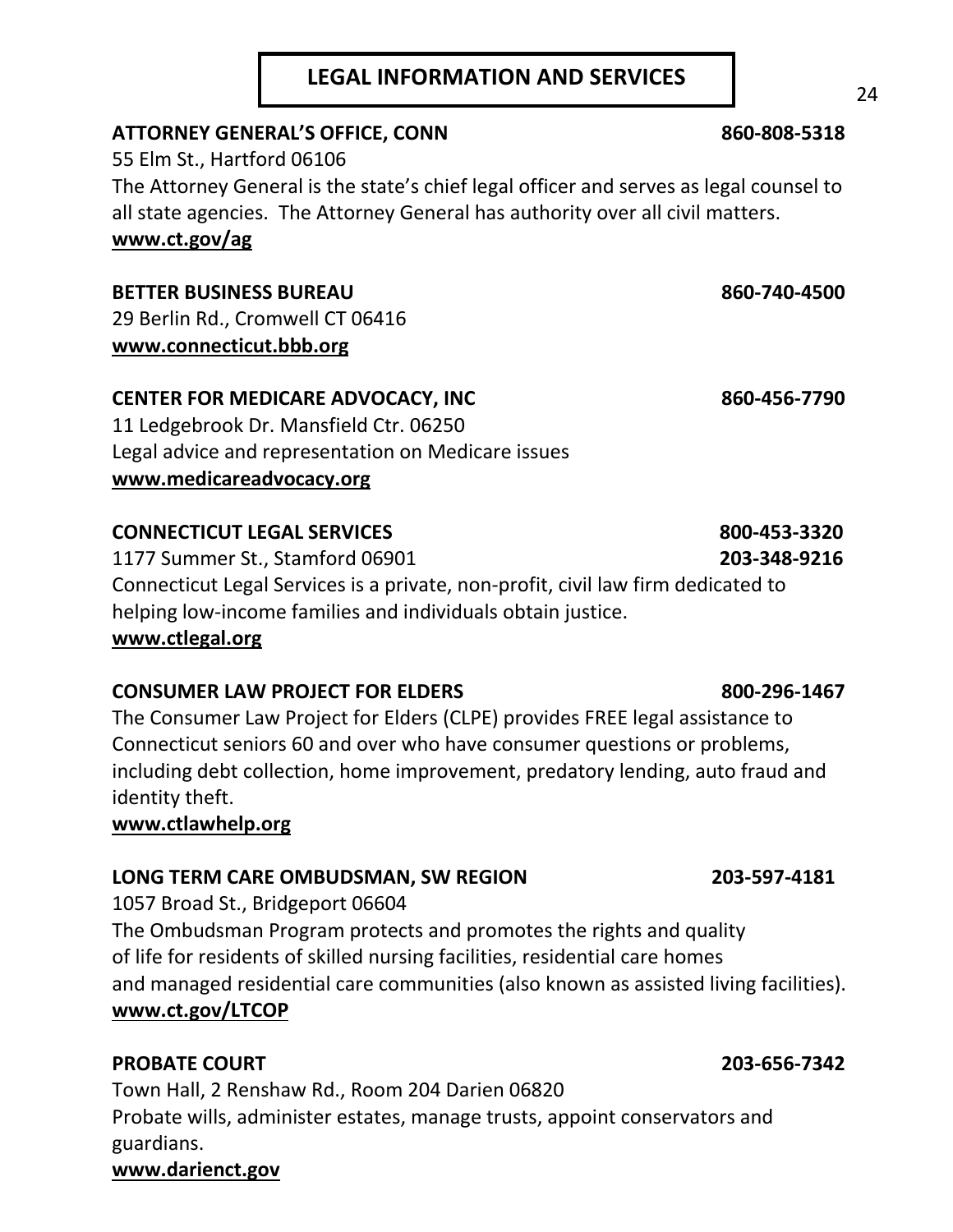#### **ACCESS AMBULANCE 203-776-0205**

208 Quinnipiac Ave, North Haven CT 06473 Non-emergency transportation **www.accessambct.com** 

### **AMERICAN CANCER SOCIETY 203-563-0740**

#### *Road to Recovery* **800-227-2345**

38 Richards Ave., Norwalk 06854 Volunteers will drive patients to and from medical appointments. Advance notice required (48 hrs.) Must be able to get in and out of car independently. **www.cancer.org**

#### **AT HOME IN DARIEN 203-655-2227**

Town Hall, 2 Renshaw Rd., Darien 06820

Door-to-door transportation service for Darien seniors and physically**-**disabled residents. Wheelchair accessible. Suggested donation of \$5. Operates Mon.-Fri. 9:00 am—4:00 pm. *Half-Price Taxi Voucher Program* provides taxi rides at 50% off for Darien seniors and physically-disabled residents. Vouchers can be purchased at AHID office. Proof of age or disability is required. Vouchers are accepted by Eveready Taxi. Call 203-655-8779 to arrange a ride.

**www.athomeindarien.org**

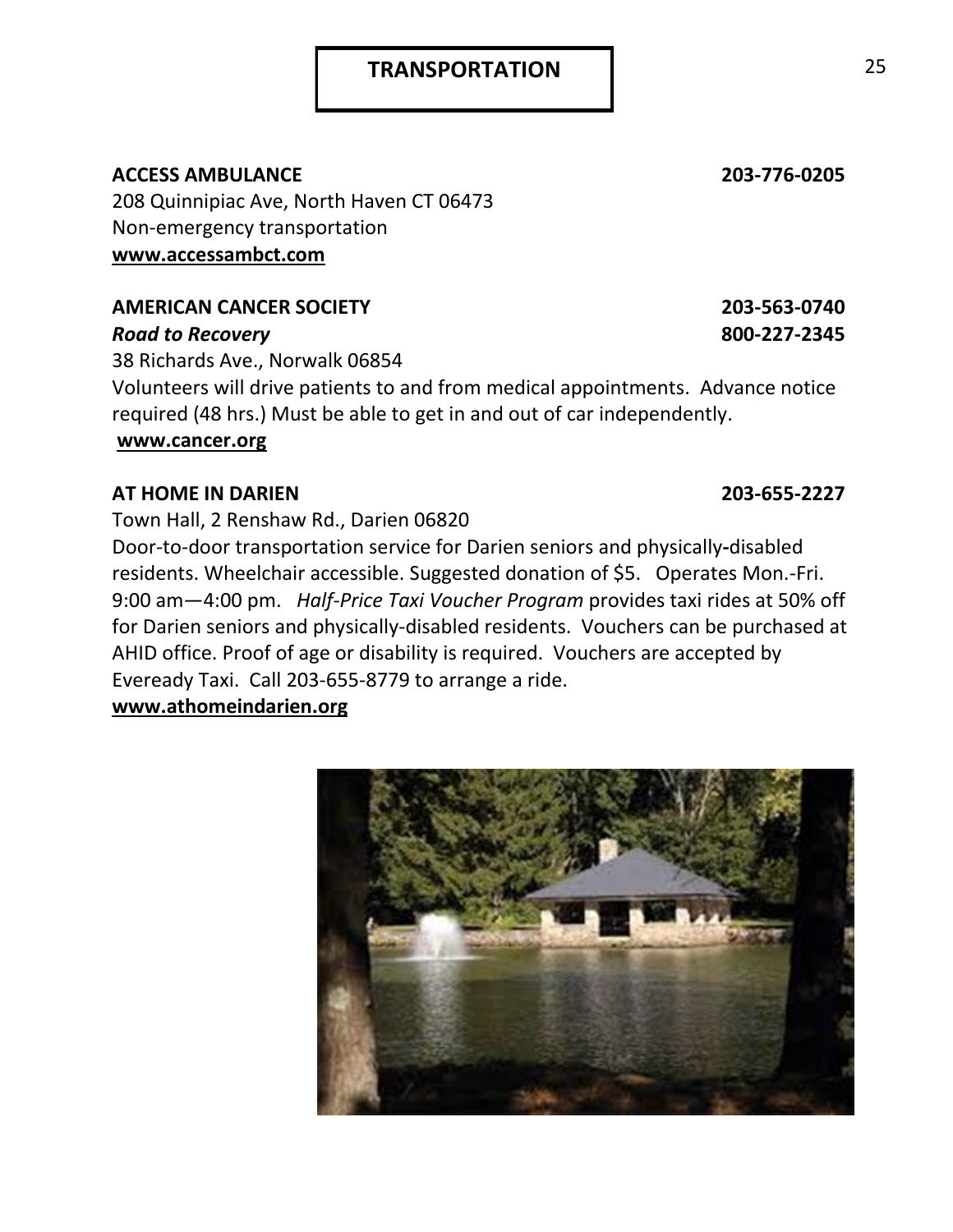### **TRANSPORTATION**

| <b>EASY ACCESS - NORWALK TRANSIT</b>                                                                        | 203-299-5180 |
|-------------------------------------------------------------------------------------------------------------|--------------|
| "Dispatch a Ride"                                                                                           | 203-852-0000 |
| 275 Wilson Ave., Norwalk 06854                                                                              |              |
| Door-to-Door Transportation Service for elderly and people with disabilities.<br>Call for more information. |              |
|                                                                                                             |              |
| www.norwalktransit.com                                                                                      |              |
| <b>FAMILY &amp; CHILDREN'S AGENCY</b>                                                                       | 203-855-8765 |
| 9 Mott Ave., Norwalk 06850                                                                                  |              |
| Transportation to out-of-town medical appointments. Driver will assist                                      |              |
| passenger in and out of the car. Advance notice required (1 week).                                          |              |
| www.familyandchildrensagency.org                                                                            |              |
| <b>HANDICAPPED PARKING PERMITS</b>                                                                          | 860-263-5154 |
| Applications are also available at Darien Human Services.                                                   | 203-656-7328 |
| 2 Renshaw Rd., Darien 06820                                                                                 |              |
| www.darienct.gov                                                                                            |              |
| <b>LOGISTICARE</b>                                                                                          |              |
| (Medicaid Transport)                                                                                        | 888-248-9895 |
| Transportation provided for Medicaid eligible seniors.                                                      |              |
| www.logisticare.com                                                                                         |              |
| <b>TAXI SERVICE</b>                                                                                         |              |
| <b>Darien Taxi</b>                                                                                          | 203-655-2266 |
| <b>Eveready Taxi Half-Price Vouchers</b>                                                                    | 203-655-8779 |
| (see At Home in Darien, page 25)                                                                            |              |
|                                                                                                             |              |

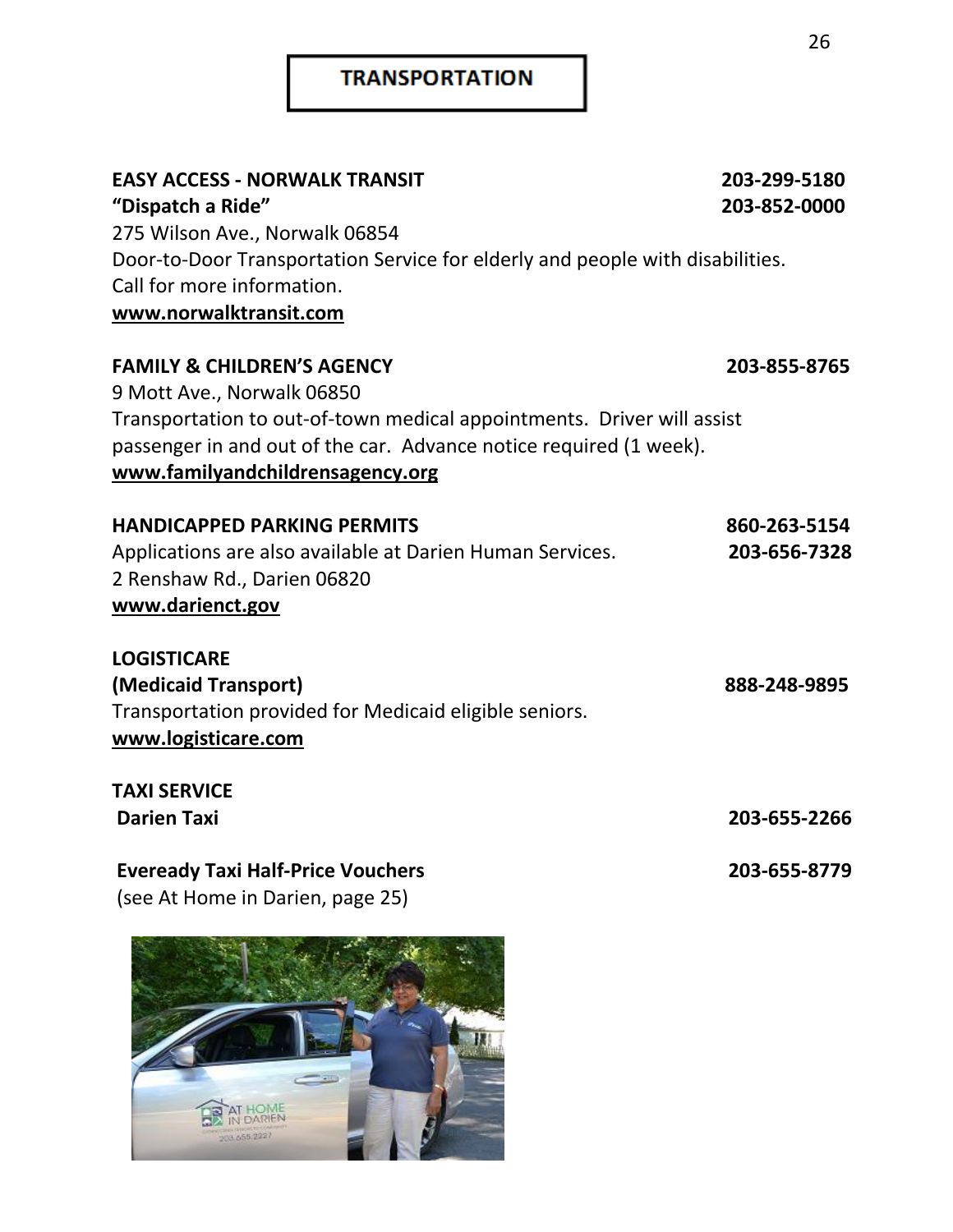## **HEALTH/MEDICAL/DENTAL SERVICES** 27

#### **COMMUNITY HEALTH CENTER 203-969-0802**

141 Franklin St., Stamford 06901

The Health Center offers comprehensive primary medical, dental and behavioral health services for all ages. Accepts most dental insurance including Medicaid. A sliding fee will be used for clients with no dental insurance.

### **www.chc1.com/locations/stamford**

#### **DARIEN HEALTH DEPT. 203-656-7320**

2 Renshaw Rd., Darien 06820 Flu vaccine clinics, tick testing, radon test kits and environmental health. Public Health Nurse available two days a week. **www.darienct.gov** 

#### **IMMEDIATE CARE CENTER 203-276-2222**

32 Strawberry Hill Court Tully Center, Stamford 06902 A walk-in health care clinic **[www.stamfordhospital.org/](http://www.stamfordhospital.org/)tullycenter**

#### **LIONS LOW VISION CENTER 203-730-5900**

235 Main Street, Danbury CT 06810 The Center is for individuals who are in need of low vision devices. Provides rehabilitation services to individuals with visual disabilities and handicaps. **www.lionslowvisioncenters.org**

#### **NORWALK SMILES (Day Street Community Center) 203-854-9292** 49 Day St., Norwalk 06854 Dental Center

**www.chc1.com/Locations/Norwalk.html**

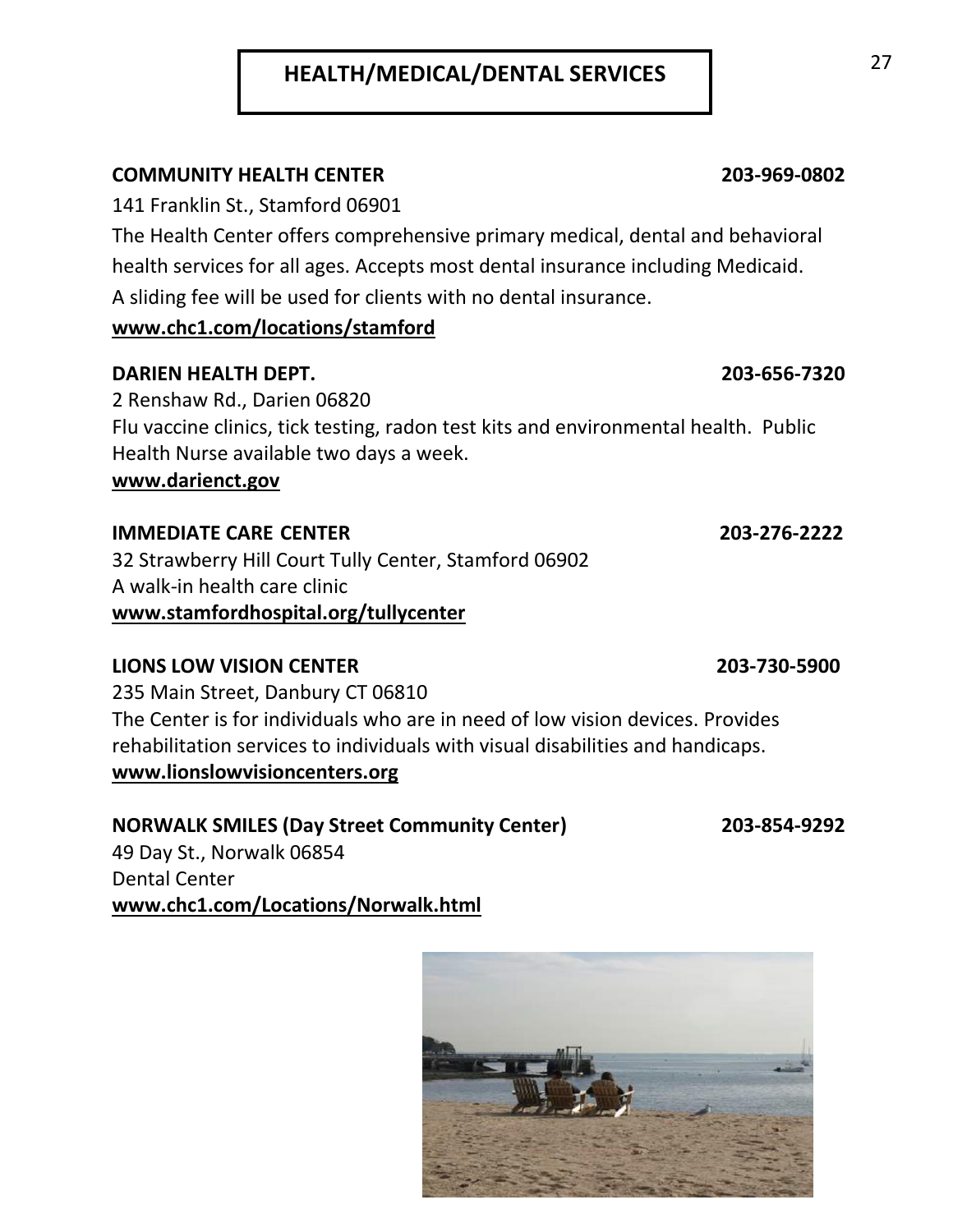# <sup>28</sup> **HEALTH/MEDICAL/DENTAL SERVICES**

| <b>AMERICARES FREE CLINIC of NORWALK</b><br>98 South Main St., South Norwalk 06854<br>www.americares.org/en/sub/afc/our-clinics/norwalk                                                              | 203-899-2493 |
|------------------------------------------------------------------------------------------------------------------------------------------------------------------------------------------------------|--------------|
| <b>NORWALK COMMUNITY HEALTH CENTER</b><br>120 Connecticut Ave., Norwalk 06854<br>Affiliated with Norwalk Hospital. Accepts Medicare, Medicaid<br>and other insurance carriers.<br>www.norwalkchc.org | 203-899-1770 |
| <b>NORWALK HOSPITAL DENTAL CLINIC</b><br>34 Maple St., Norwalk 06856<br>www.norwalkhospital.org/medical-services/dentistry                                                                           | 203-852-2146 |
| <b>STAMFORD COMMUNITY HEALTH CENTER/</b><br><b>OPTIMUS HEALTH CARE</b><br>805 Atlantic St., Stamford 06902<br>www.optimushealthcare.org                                                              | 203-327-5111 |
| STAMFORD HEALTH MEDICAL GROUP WALK IN CLINIC<br>292 Long Ridge Road, Stamford CT<br>Non-urgent care. Accepts Medicaid, Medicare and most other health insurance.<br>www.stamfordhealth.org           | 203-276-8575 |
| <b>WALK IN EMERGENCY CLINIC</b> (Urgent Care Center)<br>677 Connecticut Ave., Norwalk 06854<br>Accepts Medicaid, Medicare and most other health insurance.                                           | 203-298-9752 |

**www.203urgentcare.com**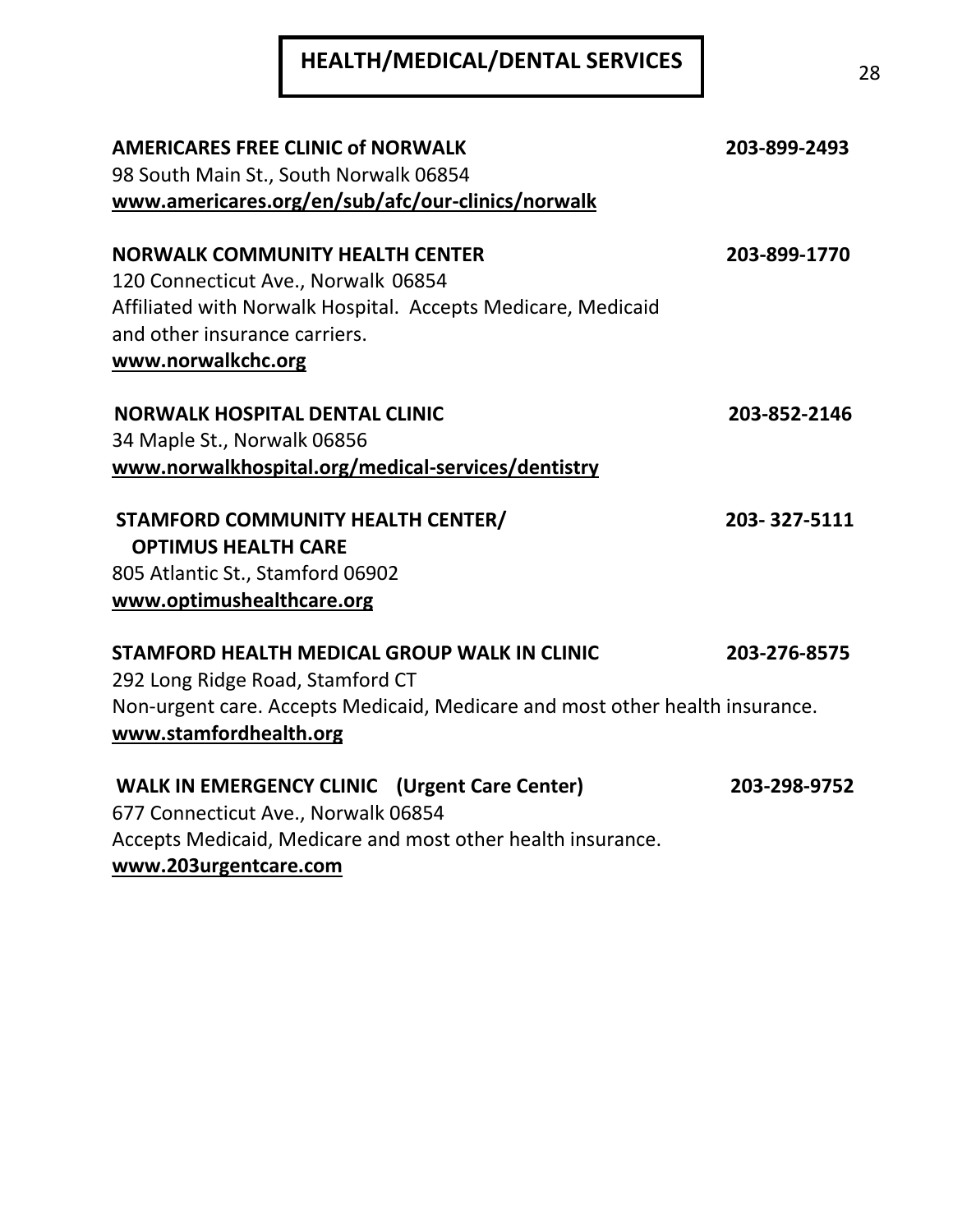## **MEAL/GROCERIES** 29

| <b>DARIEN SENIOR PROGRAMS</b><br><b>The Mather Center</b><br>2 Renshaw Rd., Darien 06820<br>A nutritious lunch served five days a week, Monday through Friday. The cost is<br>\$5.00. Reservations must be made by 11:15 for the noon meal.<br>www.darienct.gov/seniors                                                                                                       | 203-656-7490 |
|-------------------------------------------------------------------------------------------------------------------------------------------------------------------------------------------------------------------------------------------------------------------------------------------------------------------------------------------------------------------------------|--------------|
| <b>FRIENDLY SHOPPER</b><br>Program of "At Home in Darien"<br>Town Hall, 2 Renshaw Rd., Darien 06820<br>A Friendly Shopper volunteer will run errands or go grocery shopping.<br>www.athomeindarien.org                                                                                                                                                                        | 203-655-2227 |
| PEA POD by STOP & SHOP<br>Online grocery shopping and home delivery<br>www.peapod.com                                                                                                                                                                                                                                                                                         | 800-573-2763 |
| <b>PERSON-TO-PERSON FOOD PANTRY</b><br>St. Luke's Church<br>1864 Post Rd., Darien 06820<br>Emergency food for residents in need. Referral by a social worker is necessary.<br>www.p2phelps.org                                                                                                                                                                                | 203-655-0048 |
| <b>SAINT LUKE'S CHURCH</b><br>1864 Post Rd., Darien 06820<br>Thursday Night Community Suppers served weekly 5:00 to 7:00 pm.<br>www.saintlukesdarien.org                                                                                                                                                                                                                      | 203-655-1456 |
| SENIOR NUTRITION PROGRAM FOR CATHOLIC CHARITIES<br>30 Myano Lane, Ste. 14, Stamford 06902<br>Home delivery of meals to people 60 years and older. Referrals must be made by a<br>hospital, doctor or social service agency. Client must be unable to prepare their<br>own meals and be homebound. Cost is on a sliding scale.<br>www.ccfairfield.org/senior-nutrition-program | 203-324-6175 |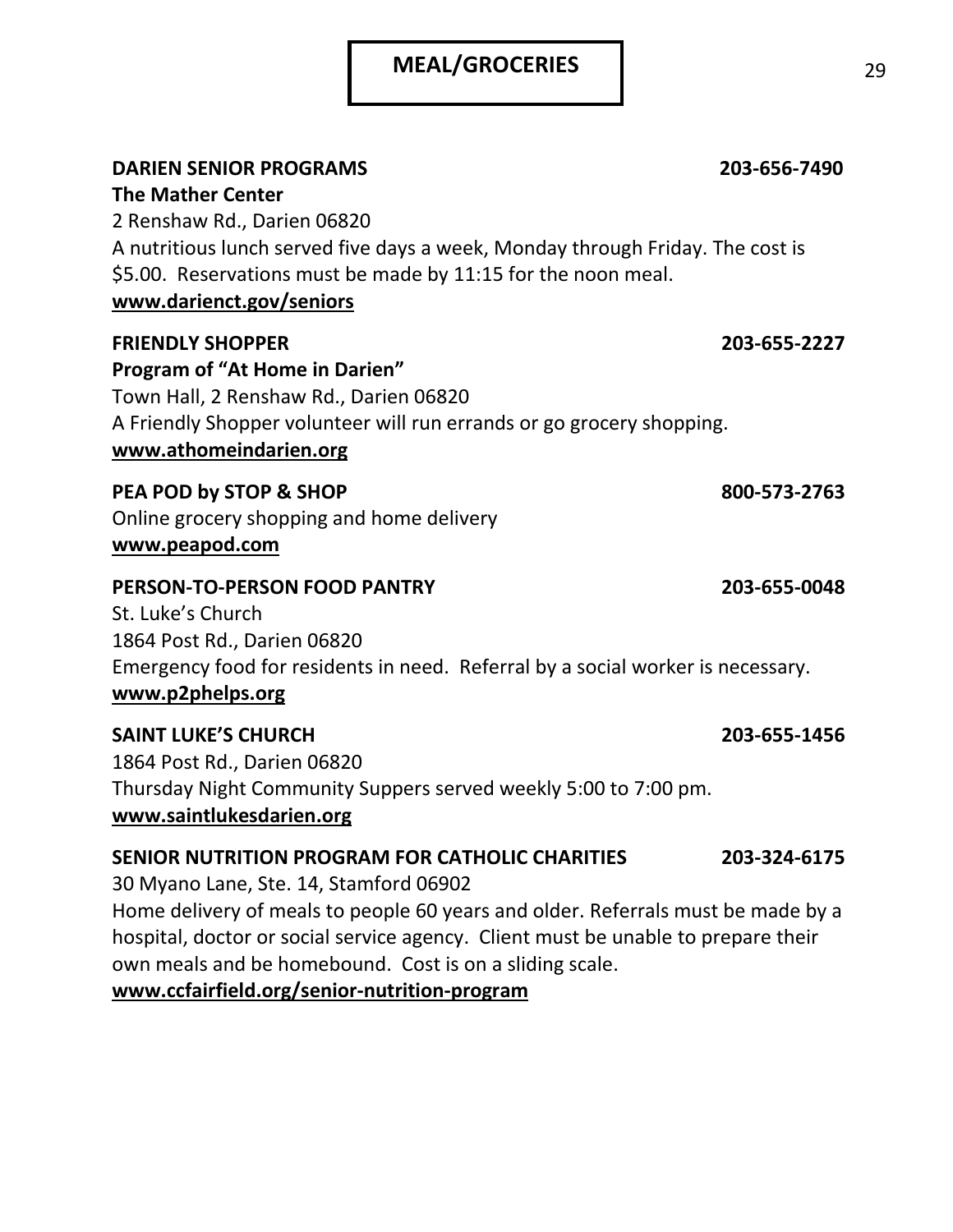# **RECREATION/FITNESS/EDUCATION** <sup>30</sup>

| <b>AARP Safe Driving Course</b><br>Darien Senior Programs offer a quarterly Driving Course.<br>www.aarpdriversafety.org                                                                                  | 800-350-7025<br>203-656-7490 |
|----------------------------------------------------------------------------------------------------------------------------------------------------------------------------------------------------------|------------------------------|
| <b>BEACH PERMITS</b><br>Park and Recreation Dept., 2 Renshaw Rd., Darien 06820<br>Darien Seniors (65+) one free permit per family.<br>www.darienct.gov                                                   | 203-656-7325                 |
| <b>SHELLFISH PERMIT</b><br>Darien Health Dept. 2 Renshaw Rd., Darien 06820<br>Free for Darien seniors. Darien and Stamford residents \$20 fee.<br>www.darienhealth.com                                   | 203-656-7320                 |
| <b>DCA WOMEN'S LUNCHEON GROUP</b><br><b>Darien Community Association</b><br>274 Middlesex Rd., Darien 06820<br>Meets 1st Tuesday of the month at 12:15. Sept-June<br>www.dariendca.org                   | 203-655-9050                 |
| <b>DARIEN MEN'S GROUP</b><br><b>Darien Community Association</b><br>274 Middlesex Rd., Darien 06820<br>Wednesdays 10:00 am-12:00 pm. Open to men in the Darien area aged 55 and up.<br>www.dariendca.org | 203-655-9050                 |
| <b>DARIEN SENIOR PROGRAMS</b><br><b>The Mather Center</b><br>2 Renshaw Rd., Darien 06820<br>Mon.-Fri. 9:00 am -3:00 pm. closed Holidays. Call for Calendar of events and                                 | 203-656-7490                 |
| programs.<br>www.darienct.gov/seniors                                                                                                                                                                    |                              |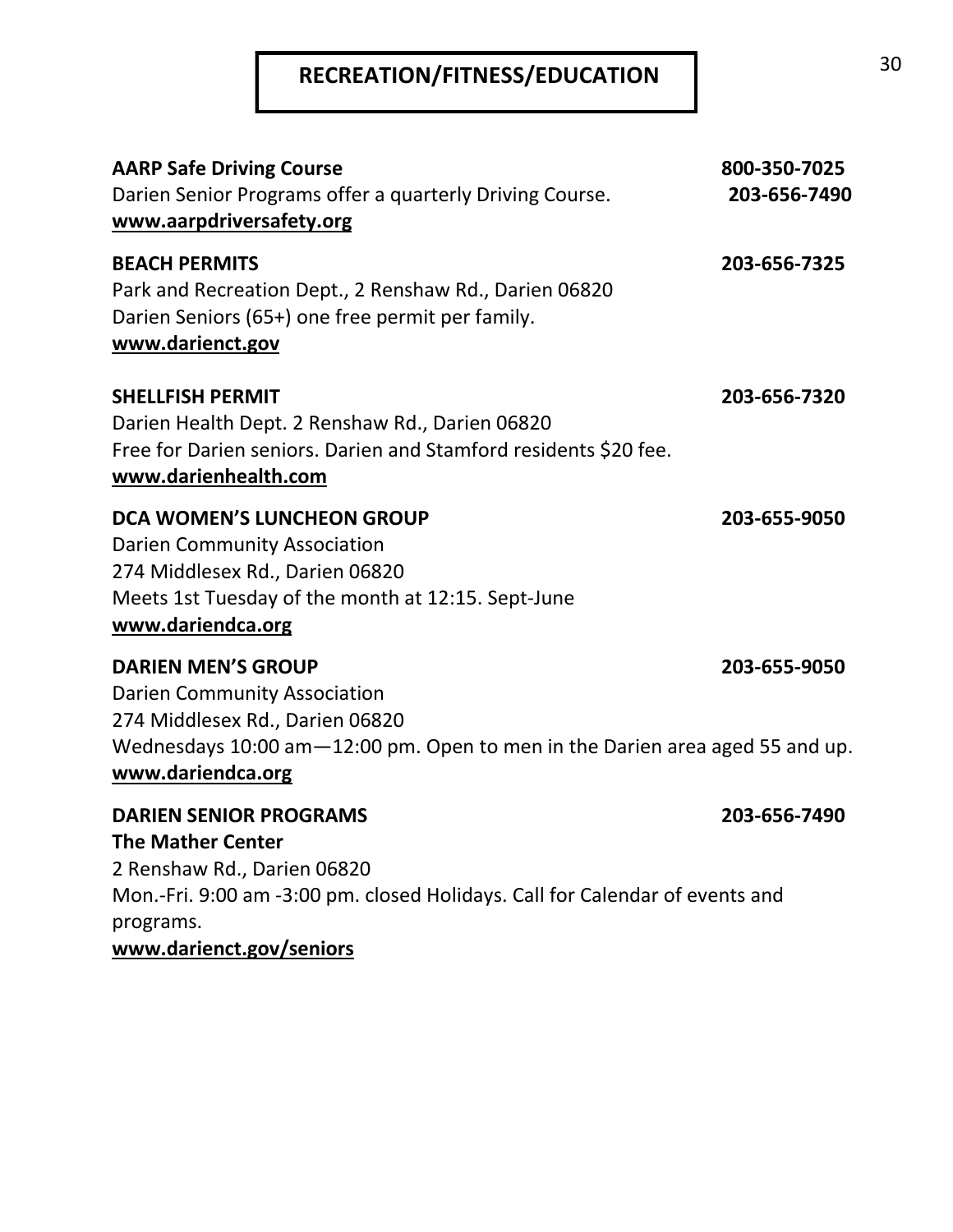## **RECREATION/FITNESS/EDUCATION** 31

| <b>ADULT LEARNING CENTER, STAMFORD</b><br>Check catalog for senior discounts.<br>369 Washington Blvd., Stamford 06902<br>www.stamfordadulted.com                                               | 203-977-4209 |
|------------------------------------------------------------------------------------------------------------------------------------------------------------------------------------------------|--------------|
| <b>CHARTER OAK PASS, STATE PARKS DIVISION</b><br>79 Elm St., Hartford 06106<br>Free pass to CT State Parks for adults 65 and over.<br>www.ct.gov/deep                                          | 860-424-3200 |
| <b>CONTINUING EDUCATION, NORWALK PUBLIC SCHOOLS</b><br><b>Senior Discounts</b><br>125 East Ave., Norwalk 06852<br>www.norwalkps.org/district_continuing_and_adult_education                    | 203-854-4000 |
| <b>DARIEN ARTS CENTER</b><br>2 Renshaw Rd., Darien 06820<br>Adult Classes-Dance, Visual Arts, Music, Theatre<br>Registration required. Check catalog for dates and cost.<br>www.darienarts.org | 203-655-8683 |
| DARIEN NATURE CENTER AT CHERRY LAWN<br>120 Brookside Rd., Darien 06820<br>www.dariennaturecenter.org                                                                                           | 203-655-7459 |
| <b>ELDERHOSTEL, Inc. Road Scholar</b><br>Not for profit educational adventure for adults 50 and older.<br>www.roadscholar.org                                                                  | 800-454-5768 |
| <b>FISHING AND HUNTING LICENSES</b><br>Darien Town Clerk, 2 Renshaw Rd., Darien 06820<br>www.darienct.gov                                                                                      | 203-656-7307 |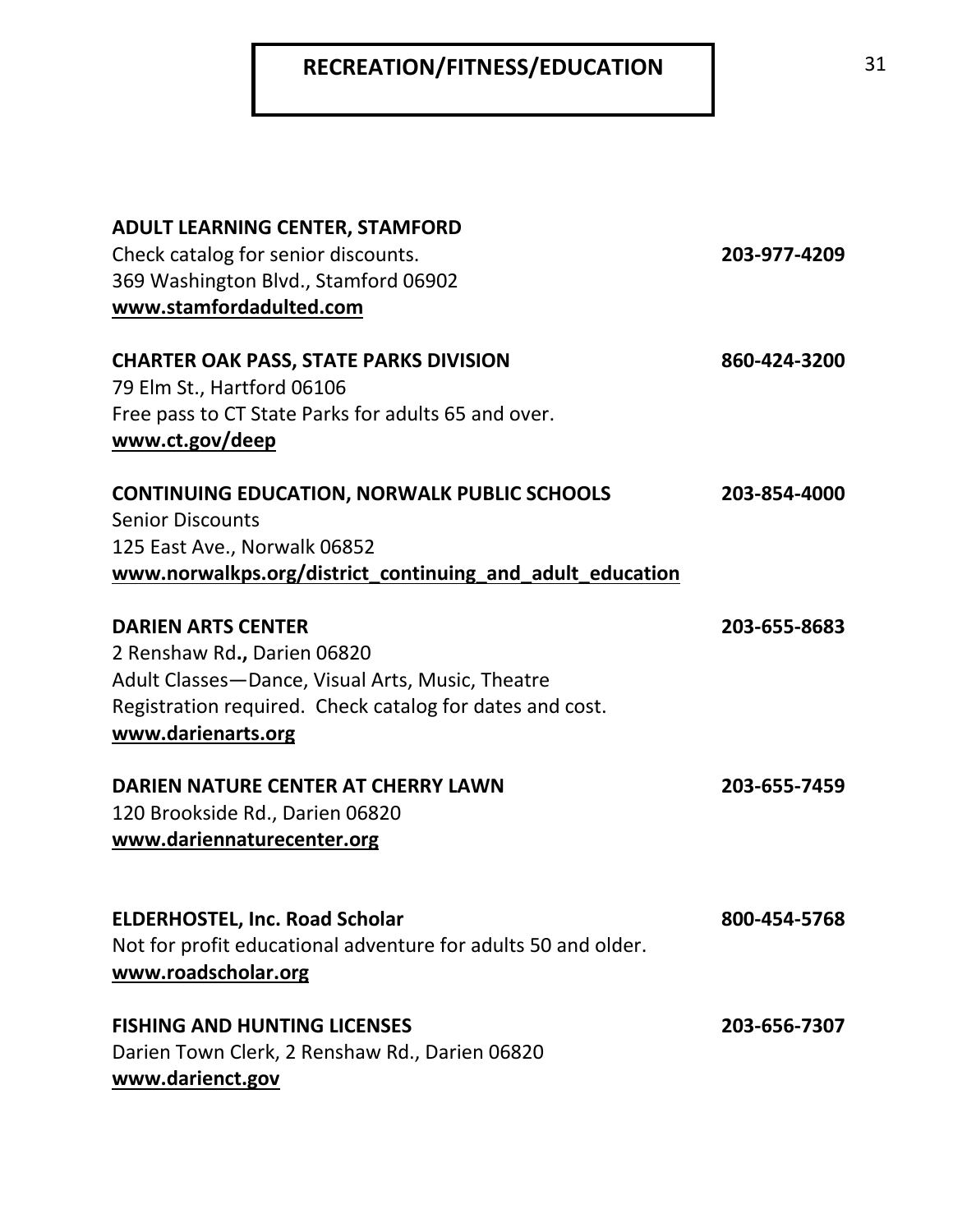# <sup>32</sup> **RECREATION/FITNESS/EDUCATION**

| <b>LIFETIME LEARNERS</b><br><b>Norwalk Community College</b><br>188 Richards Ave., Norwalk 06854<br>www.lifetimelearners.org                                           | 203-857-3330 |
|------------------------------------------------------------------------------------------------------------------------------------------------------------------------|--------------|
| <b>NORWALK COMMUNITY COLLEGE</b><br>188 Richards Ave., Norwalk 06854                                                                                                   | 203-857-7000 |
| Tuition waiver for Conn. Senior residents 62+ years or older<br>www.ncc.commnet.edu                                                                                    |              |
| <b>UCONN STAMFORD CAMPUS</b><br>One University Place, Stamford 06901<br>Tuition waiver for Conn. Senior residents 62+<br>www.bursar.stamford.uconn.edu/tuition-waivers | 203-251-8444 |
| YWCA OF DARIEN/NORWALK<br>49 Old Kings Highway North, Darien 06820<br>www.ywcadariennorwalk.org                                                                        | 203-655-2535 |
| <b>YMCA</b><br>2420 Post Rd., Darien 06820<br>www.darien-ymca.org                                                                                                      | 203-655-8228 |

 **VOLUNTEER OPPORTUNITIES**

#### **AT HOME IN DARIEN 203-655-2227**

Town Hall, 2 Renshaw Rd., Darien 06820

Volunteers needed to help seniors run errands, grocery shop, have weekly visits or phone calls, or drive to appointments. Help is also needed at program events or in the office.

### **www.athomeindarien.org**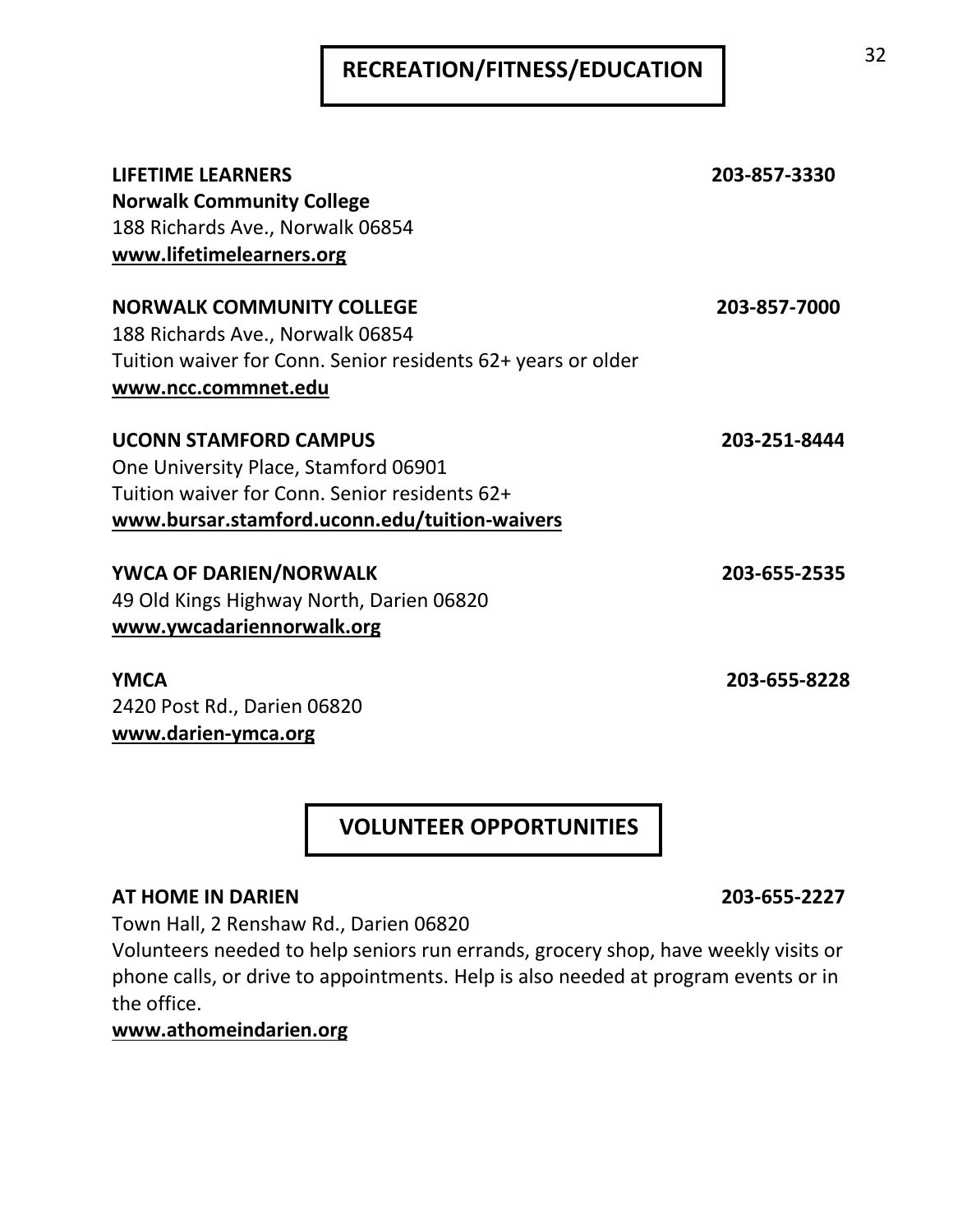## **VOLUNTEER OPPORTUNITIES** 33

| <b>DARIEN SENIOR PROGRAMS</b><br><b>The Mather Center</b><br>2 Renshaw Rd., Darien 06820<br>Call about the various volunteer opportunities available at the Senior Center.<br>www.darienct.gov                                              | 203-656-7490                 |
|---------------------------------------------------------------------------------------------------------------------------------------------------------------------------------------------------------------------------------------------|------------------------------|
| <b>PERSON-TO-PERSON</b><br>1864 Post Rd., Darien 06820<br>Opportunities for volunteers to work Monday – Friday 9:00 am-4:00 pm.<br>www.p2phelps.org                                                                                         | 203-655-0048                 |
| <b>SCORES (Serv. Corp. of Retired Executives</b><br>111 East Ave., Norwalk, 06851<br>www.fairfieldcounty.score.org                                                                                                                          | 203-831-0065                 |
| <b>STAMFORD/DARIEN RED CROSS</b><br>Conn. Chapter<br>209 Farmington Ave., Farmington 06032<br>Volunteer orientation sessions are held monthly at the Chapter offices. Day and<br>evening sessions are offered.<br>www.redcross.org/local/ct | 203-655-2586<br>877-287-3327 |
| THE VOLUNTEER CENTER-UNITED WAY OF WESTERN CT                                                                                                                                                                                               | 203-348-7714                 |

1150 Summer St., Stamford, 06909 **www.uwwesternct.org/volunteer-stamford**

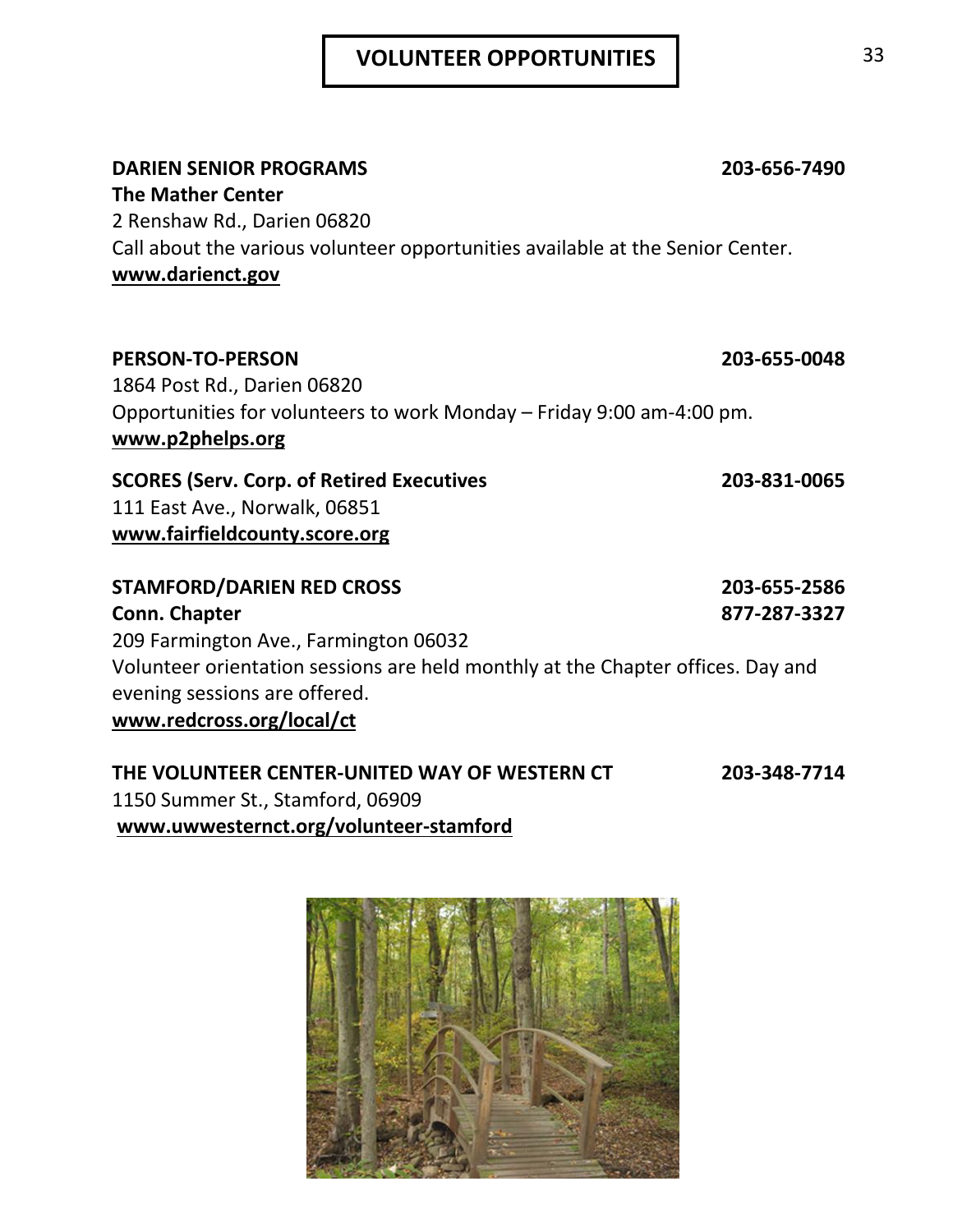## **INDEX**

| AARP, 30                              | Carolton Chronic & Convalescent Hospital, 16     |
|---------------------------------------|--------------------------------------------------|
| Access Ambulette, 25                  | Catholic Charities, 10                           |
| Adler Geriatric Assessment Ctr., 8    | Center for Elder Abuse, 3                        |
| Adult Continuing Ed., 31              | Center for Healthy Aging, 8                      |
| Alcoholics Anonymous, 9               | Center for Hope, 10                              |
| Always Best Care, 12, 14              | Center for Medicare Advocacy, 1, 25              |
| Alzheimer's Assoc., 11, 13, 23        | Center for Sexual Assault & Crisis Counseling, 3 |
| American Cancer Society (Trans.), 25  | CHOICES, 3                                       |
| Americares Free Clinic of Norwalk, 28 | Charter Oak Pass, 31                             |
| At Home in Darien, 3, 25, 32          | Comfort Keepers, 14                              |
| Atria Darien, 18                      | Community Health Center - Stamford, 27           |
| Atria Stamford, 18                    | Companions & Homemakers, 14                      |
| Atria Stratford, 18                   | Connect with DDS, 2                              |
| Attorney General's Office, CT, 24     | Conn. Home Care for Elders (CHCPE), 6            |
| Autumn Lake Healthcare, 16            | Conn. Legal Services, 24                         |
| Beach Permits, 30                     | Conn. Surgical Supplies, 20                      |
| Bennett Cancer Center, 11             | Consumer Law Project for Elders, 25              |
| Better Business Bureau, 24            | Continuing Ed., Stamford, 32                     |
| Blind, Board of Education, 23         | Continuing Ed., Norwalk, 31                      |
| Bright Star Life Care, 14             | Counseling Center, Stamford, 10                  |
| <b>Brighton Gardens, 18</b>           | Darien Arts Center, 31                           |
| Brookdale Place of Wilton, 18         | Darien Library, 23                               |
| Brookes Home Care, 14                 | DCA Women's Luncheon Group, 30                   |
| Brown Geriatric Assessment, 8         | Darien Men's Group, 30                           |
| Burke Rehab Memory Evaluation, 8      | Darien YMCA, 33                                  |
| Caldwell, R.A. 20                     | Deaf and Hearing Impaired, 23                    |
| Caring Hospice Services, 20           | Domestic Violence, Elderly Abuse, 3              |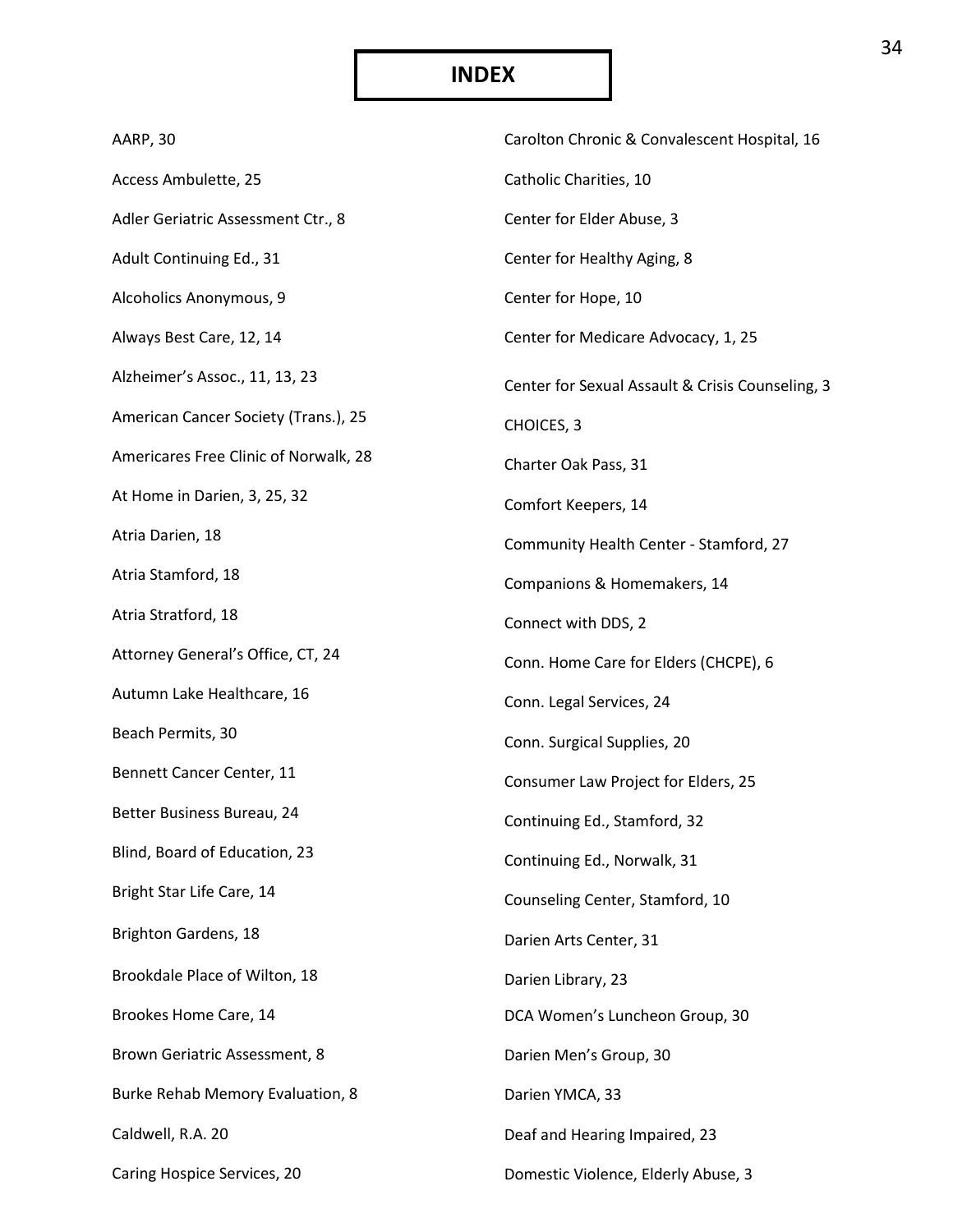| Dorothy Adler Geratric Assessment, 8   | Housing Authority, Greenwich 22       |
|----------------------------------------|---------------------------------------|
| Dubois Center, 9                       | Housing Authority, Norwalk, 22        |
| Easy Access, Norwalk Transit, 26       | Housing Authority, Westport, 22       |
| Edgehill Health Center, 16             | Human Services of Darien, 2, 5, 9, 12 |
| Edgehill Senior Living in Stamford, 21 | Husky C, 6                            |
| Eldercare Locater, 3                   | Immediate Care, Tully Center, 27      |
| Elderhostel, 31                        | Income Tax Preparation, 4             |
| Elderhouse, Inc., 13                   | Infoline, 2                           |
| Family Centers, 10                     | Inn, The, 19                          |
| Family & Children's Agency, 10, 14, 26 | Jewish Home for the Elderly, 16       |
| Fishing, Hunting, 31                   | Jewish Senior Services, 15            |
| Friendly Shopper, 29                   | King Street Home, 16                  |
| Friendly Visitor, 12                   | Laurel Ridge Health Care, 16          |
| Fuel Assistance, 5                     | Legal Services, Conn., 24             |
| Gambling, 9                            | Liberation Programs, 9                |
| Geri-Care Connection, 14               | Lifetime Learners, 32                 |
| Greens at Cannondale, The, 18          | Lions Low Vision Center, 27           |
| Greens at Greenwich, The, 18           | Loan Closet, 2, 20                    |
| Greenwich Woods Health Care Center, 16 | Logisticare (Transport), 26           |
| Griswold Home Care, 15                 | Long Term Care Ombudsman, 24          |
| Handicapped Parking Permits, 26        | Maplewood Senior Living, 19           |
| Health Dept., Darien, 27               | Masonicare Home Health & Hospice, 20  |
| Heights at Darien, 22                  | Masonicare Ashlar Village, 15, 21     |
| Home Care for Elders, Conn., 6         | Meadow Ridge, 21                      |
| Home Instead, 15                       | Medic Alert, 12                       |
| House Cleaning Services, 19            | Medicare, 4                           |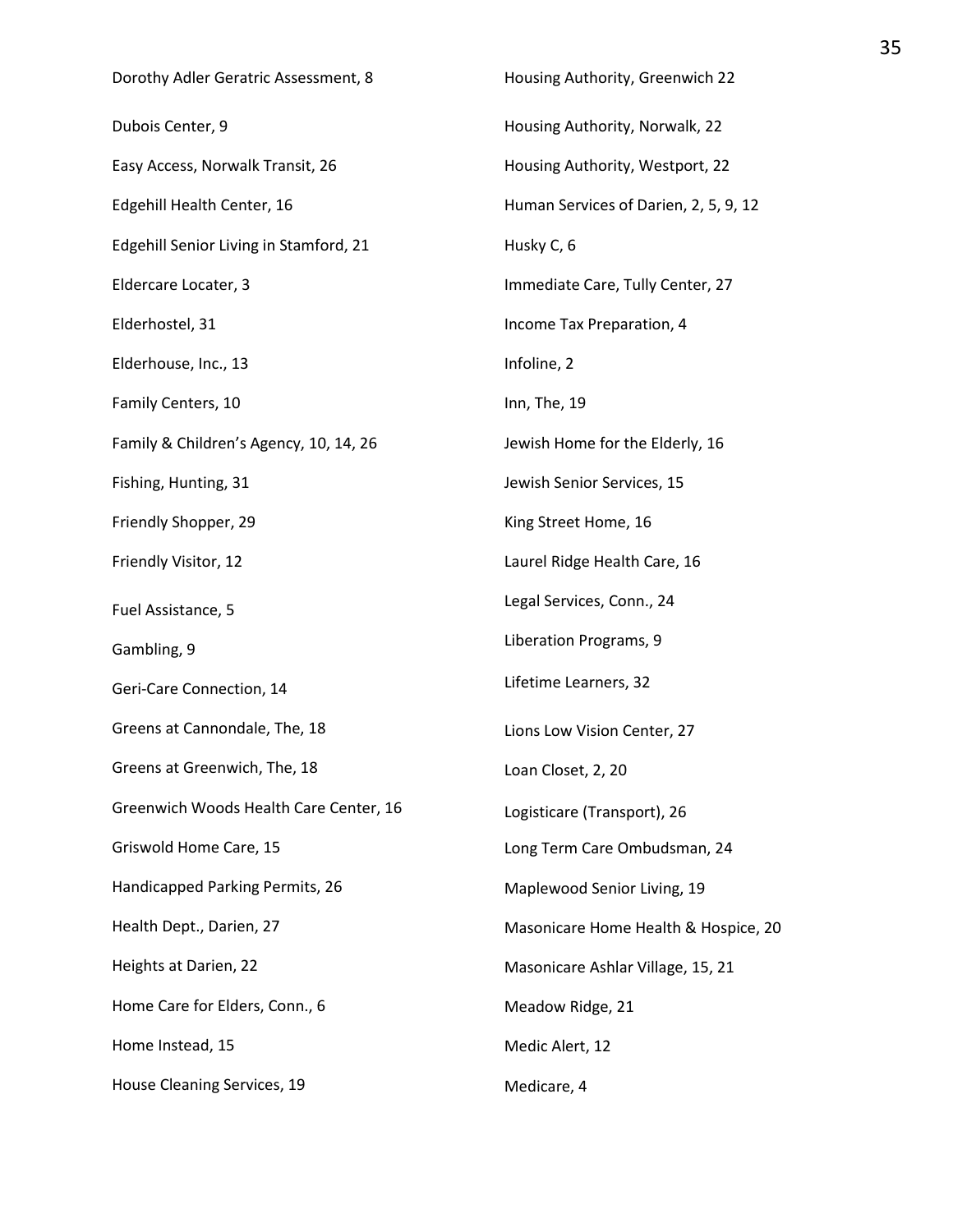| Money Management Intern'l, 6                             | RVNA Ridgefield Visiting Nurse, 15                         |  |
|----------------------------------------------------------|------------------------------------------------------------|--|
| Municipal Agent for Elderly, 1                           | <b>SCORES</b> (Service Corp. of<br>Retired Executives), 33 |  |
| Nathaniel Witherell, 17                                  |                                                            |  |
| Nat'l Council on Aging/Benefits Checkup, 3               | Schoke Jewish Family Services, 10, 15, 18                  |  |
| Nature Center, Darien, 31                                | Senior Center, 11, 29, 30, 34                              |  |
| New Canaan School House Apts., 22                        | Senior Helpers, 15                                         |  |
| Norwalk Community Health Ctr., 28                        | Senior Housing Assist. Fund (SWCAA), 4                     |  |
| Norwallk Community College (Education), 32               | Senior Men (Darien Men's Group), 31                        |  |
| Norwalk Hospital Dental Clinic, 28                       | Sen. Nutrition of Catholic Charities, 29                   |  |
| Norwalk Hospital Psychiatric Clinic, 9                   | Sexual Assault Crisis, The Center for, 3                   |  |
| Norwalk Smiles (Dental), 27                              | Service Master, 18                                         |  |
| <b>Optimus-Health Care/Stamford Community</b>            | Shellfishing Permits, 30                                   |  |
| Health Center, 28                                        | Silver Sources, 4                                          |  |
| Osborn, The, 17                                          | SNAP (Supplemental Nutrition Assist. Prog. 6               |  |
| Osborn Home Care, 15                                     | Social Security, 4, 5                                      |  |
| Pea Pod (Stop&Shop), 29                                  | Southwestern CT Agency on Aging, 4                         |  |
| Personal Alert, 12                                       | Spring Meadows, 21                                         |  |
| Person-to-Person, 5, 29, 33                              | St. Camillus Rehabilitation & Nursing Center, 17           |  |
| Photo Identification Card, 4                             | St. Joseph's Center, 21                                    |  |
| Probate Court, 24                                        | St. Luke's Community Supper, 29                            |  |
| Protection & Advocacy for People with<br>Disabilities, 1 | St. Thomas More Church, 10                                 |  |
| Protective Services for the Elderly, 1                   | Stamford Counseling Center, 10                             |  |
| Red Cross, Stamford/Darien, 33                           | Stamford Health Medical Group, 28                          |  |
| Regional Hospice and Pallative Care, 20                  | State Supplement for Aged, 5                               |  |
| Renter's Rebate, 2                                       | Sterling Care, 15                                          |  |
| Right at Home, 15                                        | Sunrise Assisted Living, 19                                |  |
|                                                          |                                                            |  |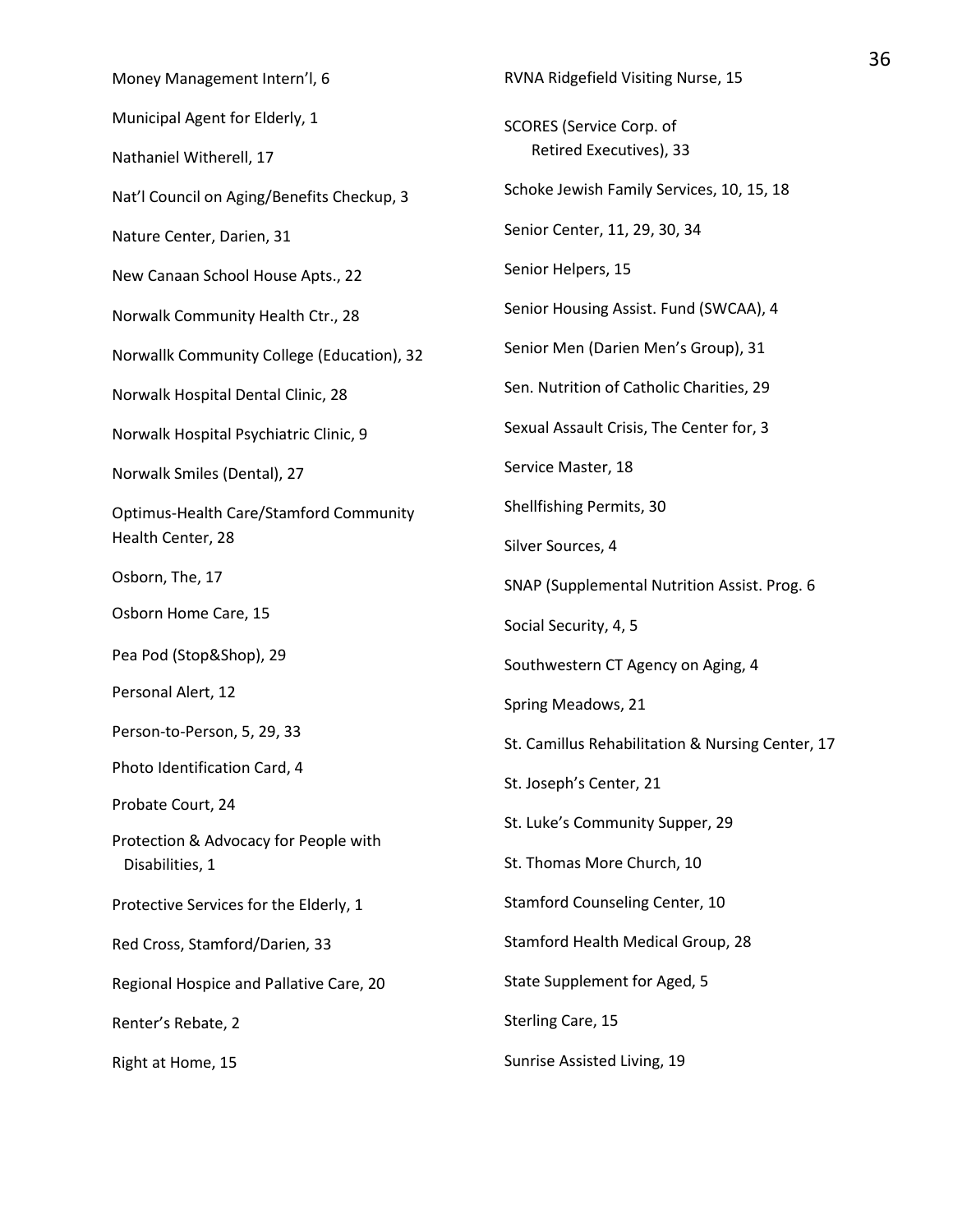| Support Groups at Norwalk Hospital, 12 | Volunteer Center, 33                  |
|----------------------------------------|---------------------------------------|
| Tax Relief for the Elderly, 5          | Walk in Emergency Clinic, Norwalk, 28 |
| Taxis, 26                              | Watermark, The at 3030 Park, 21       |
| Taxi Voucher (Half-Price), 25, 26      | Waveny Care Center, 11, 13, 15, 17    |
| <b>UCONN</b> (Education), 32           | Waveny Care Center, The Village, 19   |
| Veterans Affairs, United States, 7     | Whittingham Cancer Center, 11         |
| Veterans Issues, 7                     | Wilton Commons, 22                    |
| Villa, The, Stamford 17                | Wilton Meadows Health Care Center, 17 |
| Visiting Nurse & Hospice, 15, 20       | Wormser Congregate Housing, 22        |
| Vitas-Hospice Care, 20                 | YMCA, 32                              |
|                                        | YWCA of Darien/Norwalk 32             |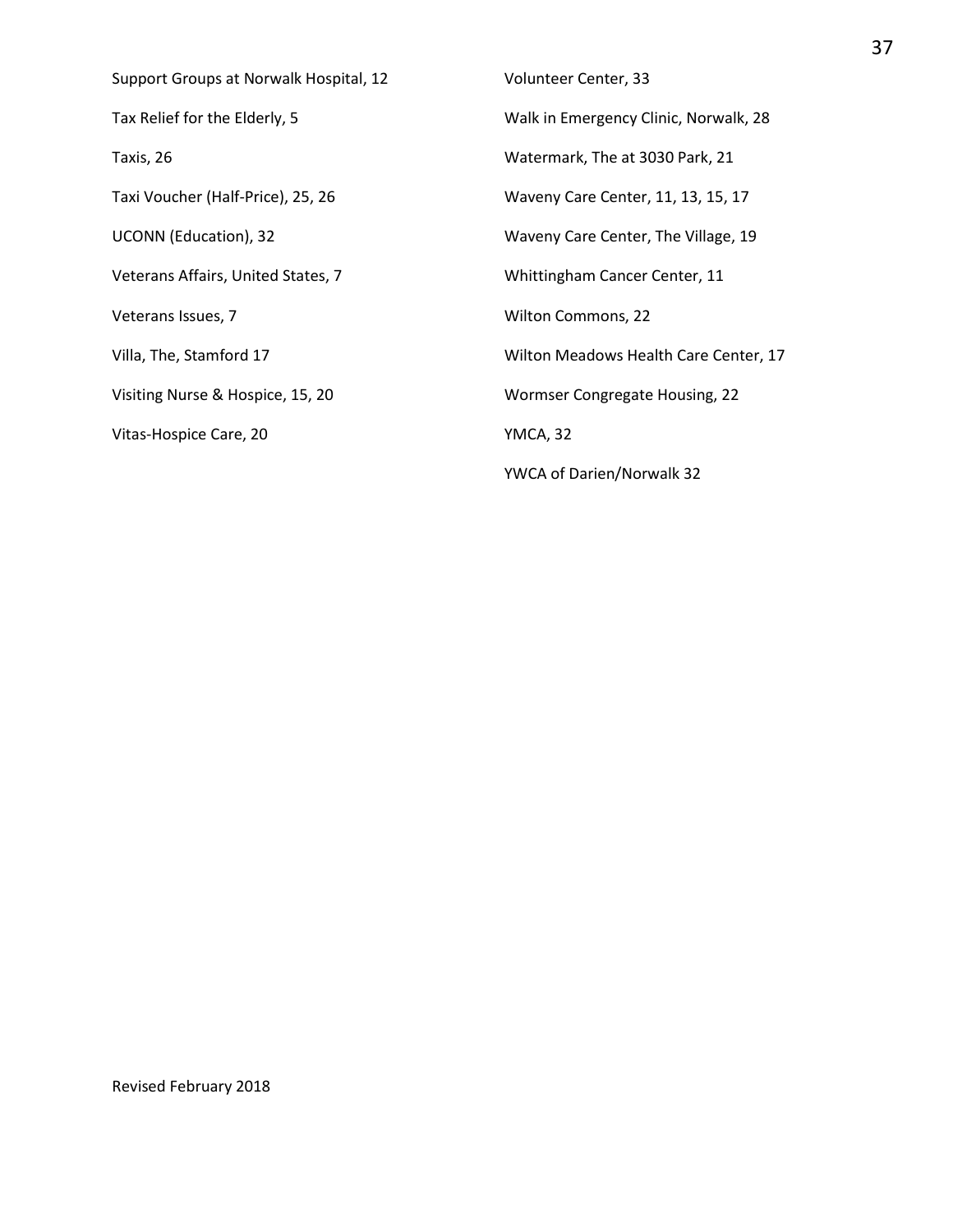## IMPORTANT TELEPHONE NUMBERS AT A GLANCE

| Emergency                                 | 911          |
|-------------------------------------------|--------------|
| Infoline/Crisis Counseling-24 hours/7days | 211          |
| Police Department (Routine Calls)         | 203-662-5300 |
| <b>Suicide Prevention</b>                 | 800-785-2533 |
| Domestic Violence                         | 203-852-1980 |
| Sexual Assault and Crisis Hotline         | 203-329-2929 |
| <b>FIRE DEPARTMENT</b>                    |              |
| Darien                                    | 203-655-1216 |
| Noroton                                   | 203-655-0653 |
| Noroton Heights                           | 203-655-1033 |
| <b>Town Hall Main Number</b>              | 203-656-7300 |
| <b>Human Services</b>                     | 203-656-7328 |
| <b>Health Department</b>                  | 203-656-7320 |
| <b>Mather Center</b>                      | 203-656-7490 |
| At Home in Darien                         | 203-655-2227 |
|                                           |              |

 $\overline{\phantom{a}}$  , and the contribution of the contribution of  $\overline{\phantom{a}}$  , and  $\overline{\phantom{a}}$  , and  $\overline{\phantom{a}}$  , and  $\overline{\phantom{a}}$  , and  $\overline{\phantom{a}}$  , and  $\overline{\phantom{a}}$  , and  $\overline{\phantom{a}}$  , and  $\overline{\phantom{a}}$  , and  $\overline{\phantom{a}}$  , and

\_\_\_\_\_\_\_\_\_\_\_\_\_\_\_\_\_\_\_\_\_\_\_\_\_\_\_\_ \_\_\_\_\_\_\_\_\_\_\_\_\_\_\_\_\_\_\_\_\_\_\_\_

\_\_\_\_\_\_\_\_\_\_\_\_\_\_\_\_\_\_\_\_\_\_\_\_\_\_\_\_ \_\_\_\_\_\_\_\_\_\_\_\_\_\_\_\_\_\_\_\_\_\_\_\_

 $\overline{\phantom{a}}$  , and the contract of the contract of the contract of the contract of the contract of the contract of the contract of the contract of the contract of the contract of the contract of the contract of the contrac

## DOCTORS:

DENTIST:

PHARMACY: